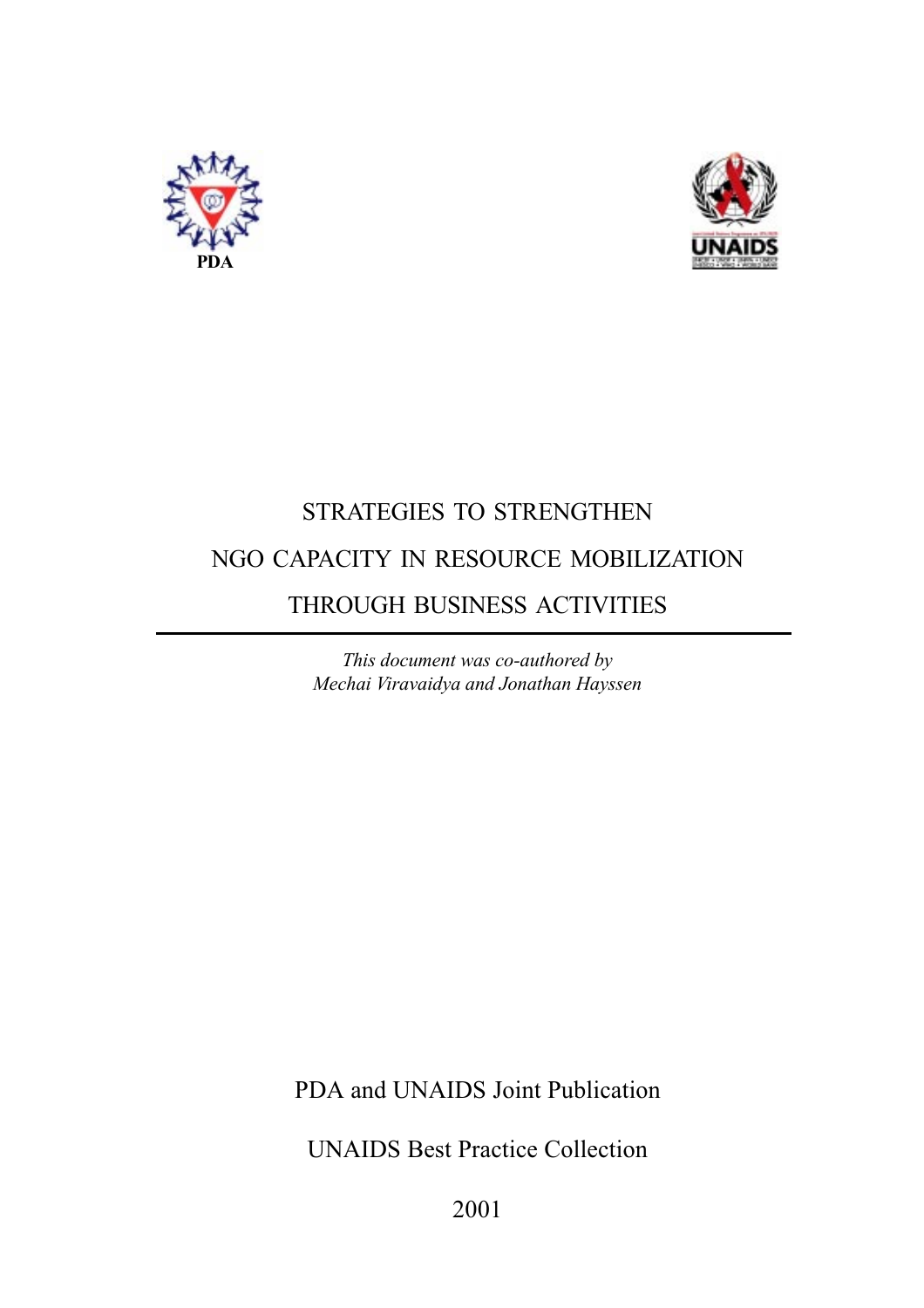### F o r e w o r d

The work of non-governmental organizations  $(NGOs)$  – protecting the environment, helping the sick and needy, preserving arts and culture  $-$  is by nature "unprofitable." Traditionally, NGOs rely on the goodwill and generosity of others to cover the costs of their activities through grants and donations. Today, unfortunately, NGOs find that such traditional funding sources are often insufficient to meet growing needs and rising costs. In addition, restrictions imposed on many grants and donations, along with the uncertainty of these funds over time, make it difficult for NGOs to do long-term planning, improve their services or reach their full potential.

When the costs of an NGO's core activities exceed the inflow of grants and donations, it is forced to either reduce the quantity and/or quality of its work, or to find new sources of funds to cover the difference. Reaching out to new donors with innovative fund-raising approaches is usually the first step. Redesigning program activities to include costrecovery components, whereby the beneficiaries or clients of the NGO pay part of program costs, is a second approach. A third alternative is for the NGO to "make money" through commercial ventures.

This UNAIDS Best Practice key material is directed at managers of national and international NGOs working on HIV/AIDS and other health and development issues. It is intended to increase their awareness of the opportunities, and possible problems, associated with alternative resource mobilization strategies, with a special focus on commercial activities. It is hoped that this will motivate NGO managers to determine and begin implementing the most appropriate resource-generating strategies to enable their organizations to continue and expand their important work.

Policy makers, donor agencies and other supporters of NGOs also have a vested interest in seeing NGOs achieve financial sustainability. It is therefore hoped that this paper will encourage such readers to increase their efforts to promote such institutional development for NGOs. Non-government organizations make our world a better place. Together we can ensure that they continue to grow and prosper.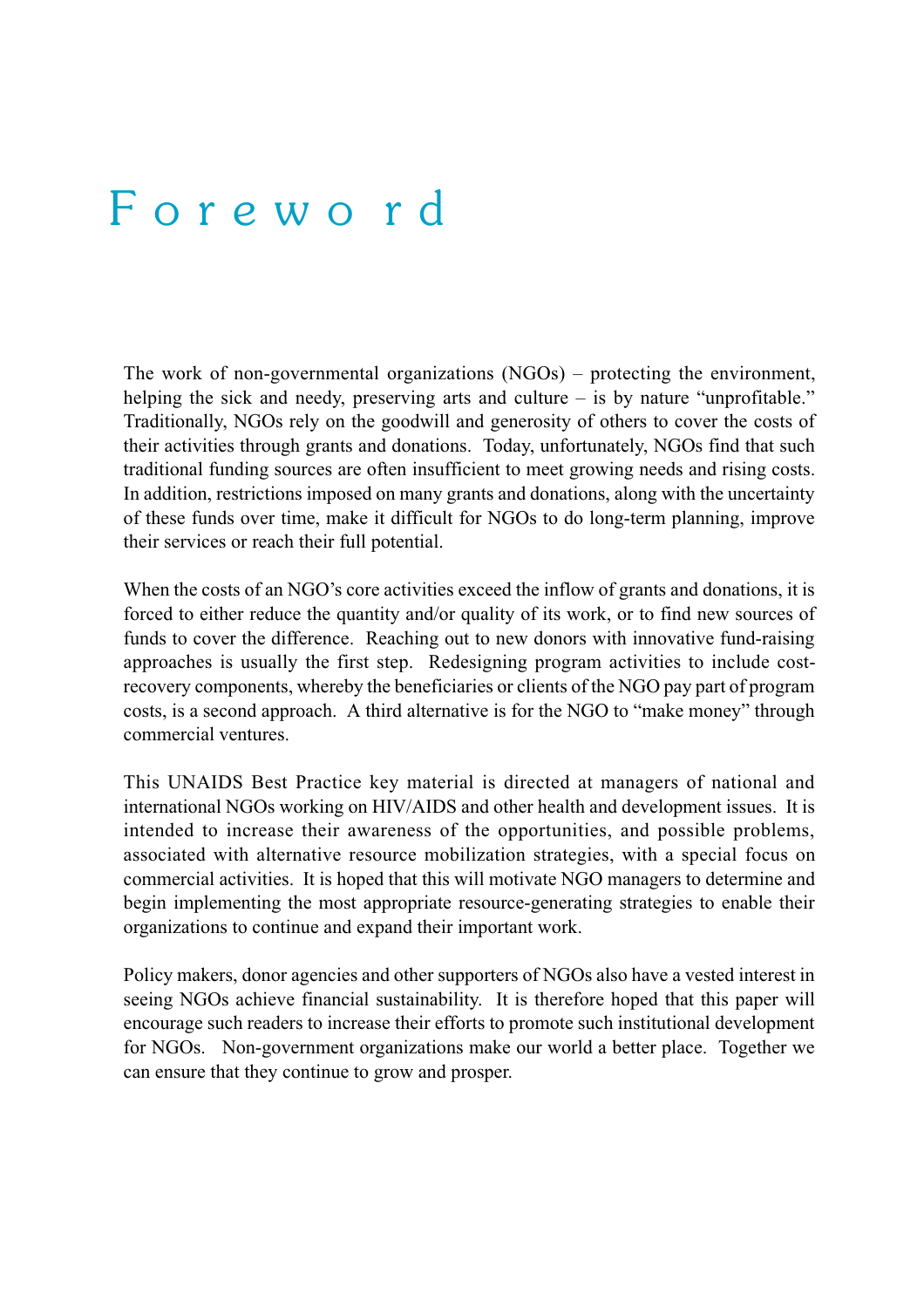# Table of C o n t e n t s

| Chapter I.  |                                                       |
|-------------|-------------------------------------------------------|
| Chapter II. |                                                       |
|             |                                                       |
| Chapter IV. | Strategies for NGO Commercial Ventures: An Overview12 |
| Chapter V.  | The NGO as Business Owner: Special Considerations14   |
| Chapter VI. |                                                       |
|             | .22                                                   |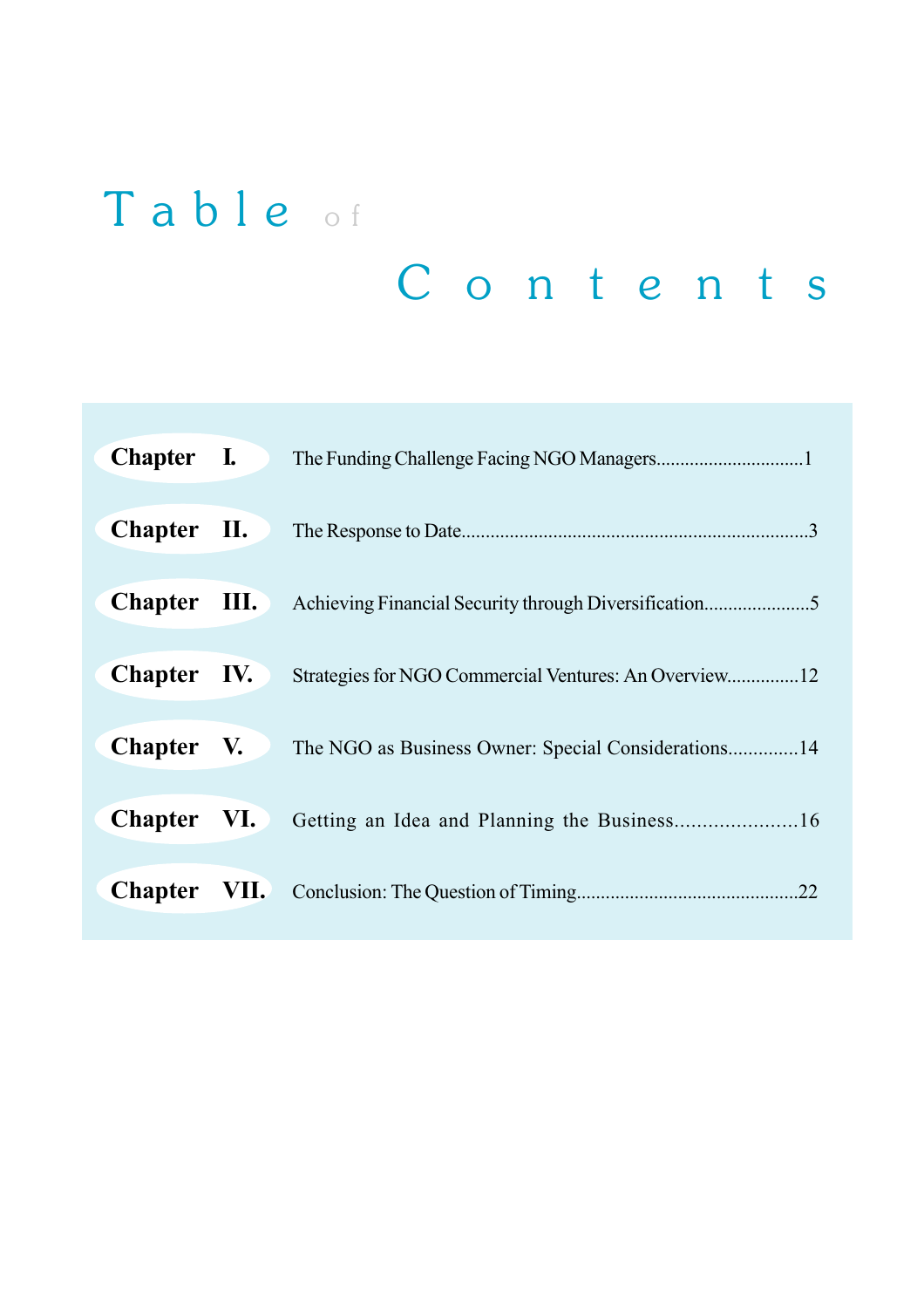## Chapter 1.

## The Funding Challenge Facing NGO Managers

Despite the vast differences among the world's non-governmental organizations (NGOs), most share a common dilemma: Lack of funds limits the quantity and/ or quality of the important work they do. Unlimited needs chasing limited resources is a fundamental fact of economic life in rich countries and in poor countries. It affects large international organizations, such as the United Nations, down to the smallest local NGOs. From rural development agencies to museums, and from health care providers to education and training institutes, managers of NGOs must often pay as much (if not more) attention to *finding* funds as they do to using those funds.

NGOs increasingly find that grants and donations are inadequate to meet current program needs, much less to expand program activities. With so many worthy causes that address genuine needs competing for the attention and generosity of the public, even wealthy donors lack the resources needed to fund every worthwhile effort. Furthermore, as populations grow, so do the numbers of vulnerable groups needing assistance from NGOs. New problems can appear, such as HIV/AIDS, which demand urgent attention and require substantial

funding. Meanwhile, NGOs face rising costs for staff and other program inputs, further straining their limited budgets.

Dependence on grants and donations can also inhibit the autonomy of NGOs to choose which program activities to undertake and to select the most effective intervention strategies to achieve program goals. To a certain extent, all donors have their own agenda, i.e., their own views as to which problems are important and the best intervention strategies to address these problems. NGO managers may be compelled to "follow the money" and allow donors to dictate the scope and direction of their activities, or else receive no funds at all. As the old saying goes, "beggars can't be choosers."

Another problem is that many grants and donations carry restrictions on the types of expenses that they may cover. The most common restriction is to cover only direct program costs, but not the cost of support services or other overhead costs incurred by the NGO. The NGOs must "contribute" these costs on their own, or at least cover an increasing share of these costs over time. But how?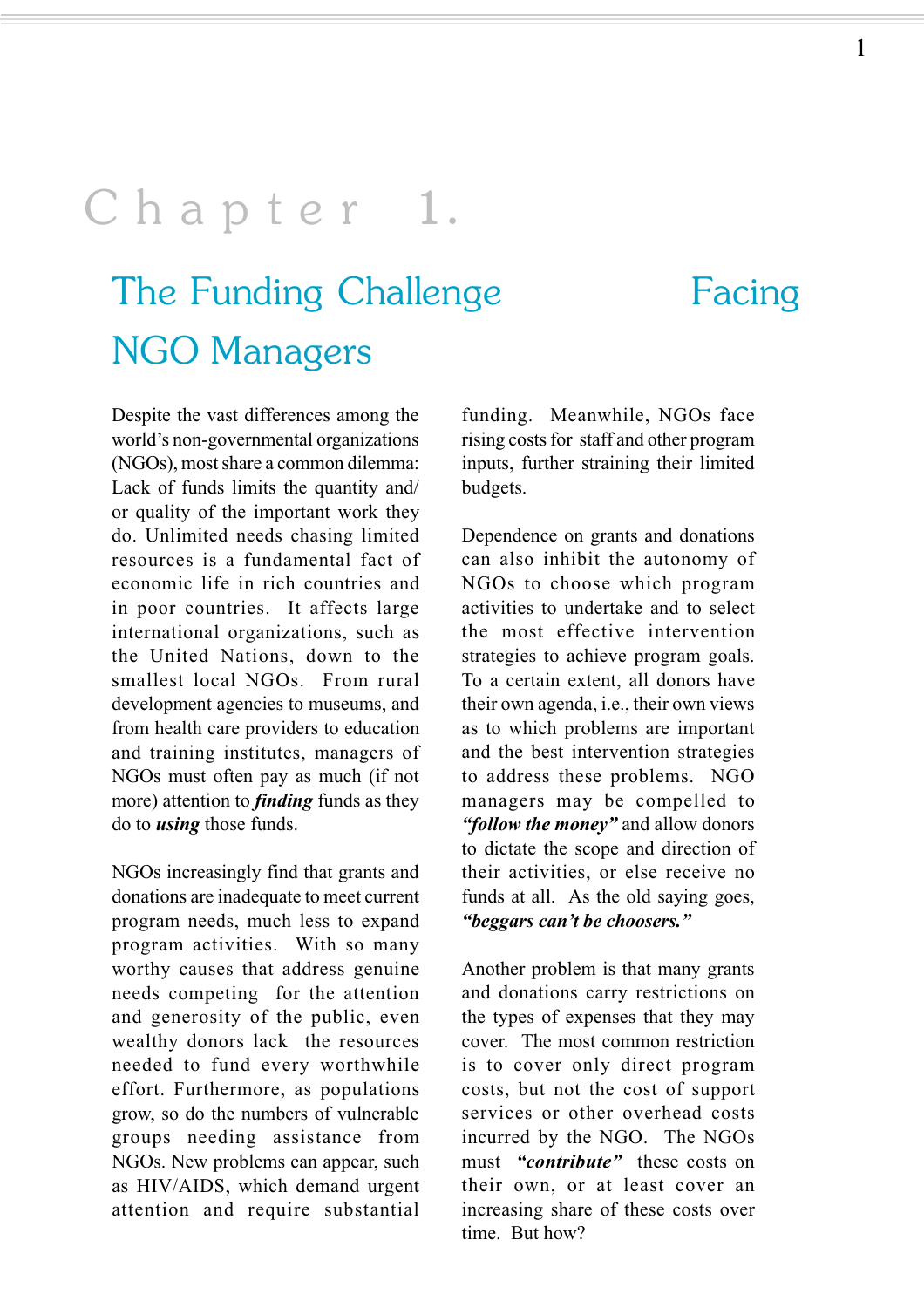Even those NGOs fortunate enough to be fully funded in their current operations may face uncertainty over future funding. If the problems they address are still around in five, ten, twenty years, will donors keep paying program costs ad infinitum? Or will donors' generosity shift to other more needy or more popular causes? As one country develops economically, will donations be diverted to other, poorer countries? Could local political or social problems lead to a cut-off of donor support? What if a key donor itself goes out of business? The uncertain continuity of donor funding, be it short term or long term, makes it extremely difficult for NGO managers to plan and implement their organization's core activities. It also may force an NGO to live a projectto-project existence, being unable to make long term plans to expand core activities or to improve the quality of program services.

Thus we see that today's NGO managers face an increasing need for their organizations' services, increasing costs for providing those services, and an increasingly competitive and restrictive environment for obtaining funds through grants and donations. At best, these problems prevent  $NGOs - and those they serve - from$ reaching their full potential; at worst, the very survival of many NGOs is at stake. The challenge facing NGO managers is to find ways to increase their financial security without sacrificing the mission of their organizations.

There is no standard, proven method to meet this challenge. All NGOs are different in terms of their missions, philosophies, client bases, skills and experience. But increasing financial security is an important part of planning for all NGOs. Becoming completely independent of donors may be a realistic goal for some NGOs, while trying to self-generate funds just to cover overhead costs may be more suitable to others. Still others may legitimately determine that relying on grants and donations, at least for now, is the best approach. There is no right answer. It is up to each NGO and its managers to consider all the funding options available and to choose the most appropriate mix, just as they must determine which core activities and implementation strategies are most appropriate to their mission and goals.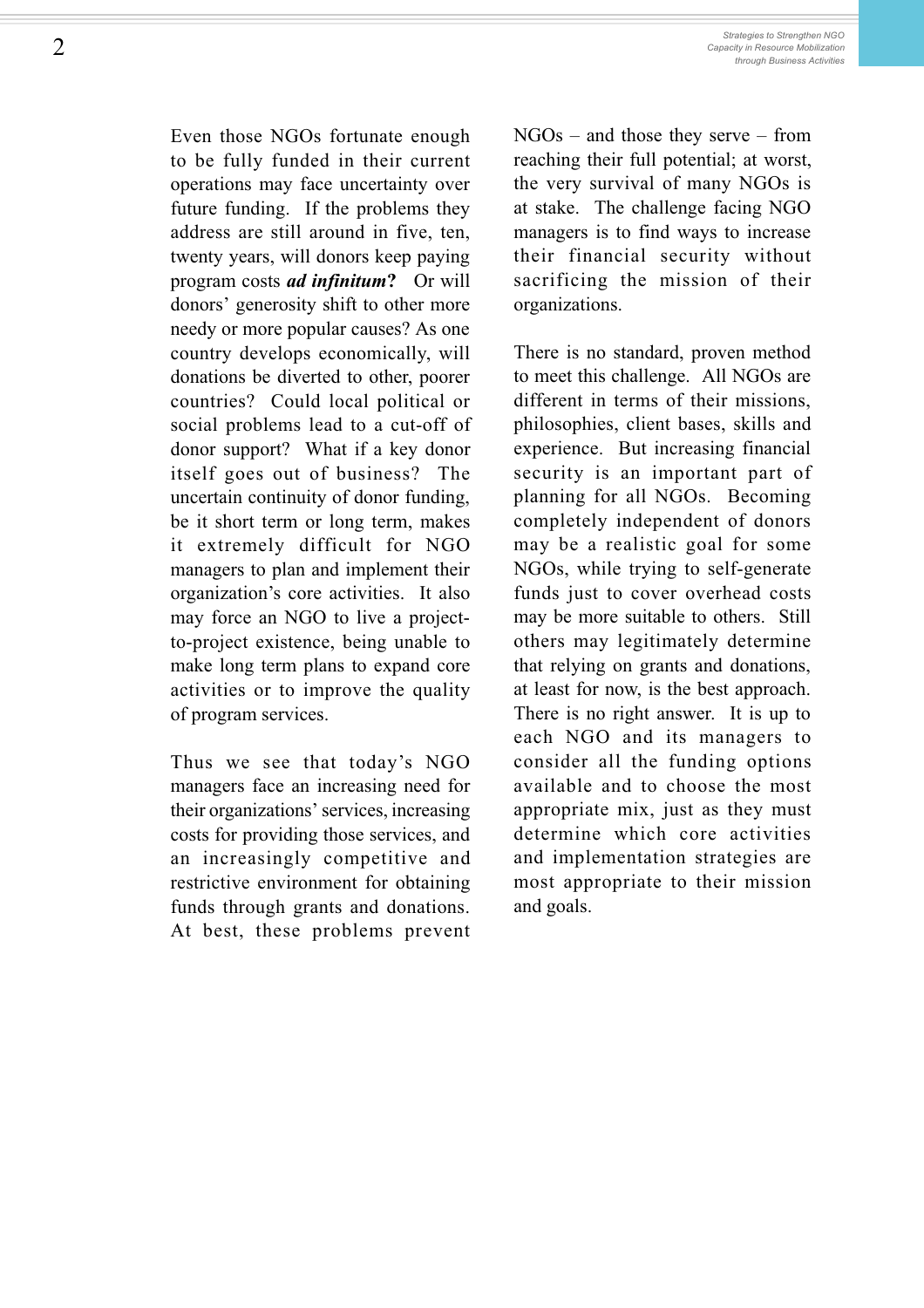# Chapter II.

### The Response to Date

The funding challenge described earlier is already well understood by most NGOs, and many have responded with the same entrepreneurial spirit, good planning and hard work that brought them success in their core activities. They have expanded fund-raising activities directed at the general public, tapped new corporate donors for monetary and in-kind support, and held one-time events such as the LIVE/AIDS concert. They have redesigned program implementation strategies to include cost-recovery components whereby the beneficiaries of the program pay part, and sometimes all, program costs. And today we even see NGOs owning and managing restaurants, tour companies, banks, clinics and other businesses.

Consider the case of museums. A generation ago, most covered their costs through wealthy patrons, civic grants, and minimal admission fees. Now, museums commonly have restaurants to feed their visitors, operate shops that sell reproductions of their unique artworks along with other products that appeal to the tastes of museum goers, and rent out their exhibition halls for private receptions and events.

Likewise, Goodwill and Oxfam have long operated retail stores to subsidize their development activities, and T-shirts and other promotional items sold through shops, catalogs and the internet are net sources of cash for CARE, Save the Children, the World Wide Fund for Nature and many other NGOs. Cards and calendars from UNICEF are popular worldwide, while the UN also operates shops at its major offices, implements programs in partnership with private companies to offset costs, and seeks donations outside its traditional source of payments by governments.

Large, broadly based NGOs are generally better equipped to diversify their funding sources than smaller NGOs. They can take advantage of their recognizable name and logo. They have more technical skills on which to build commercial activities. They have more contacts and connections with outside groups with which to form partnerships. And internally they have more experience adopting new programs and adapting to organizational change. These NGOs also often have a greater need to seek outside funding because of their higher costs for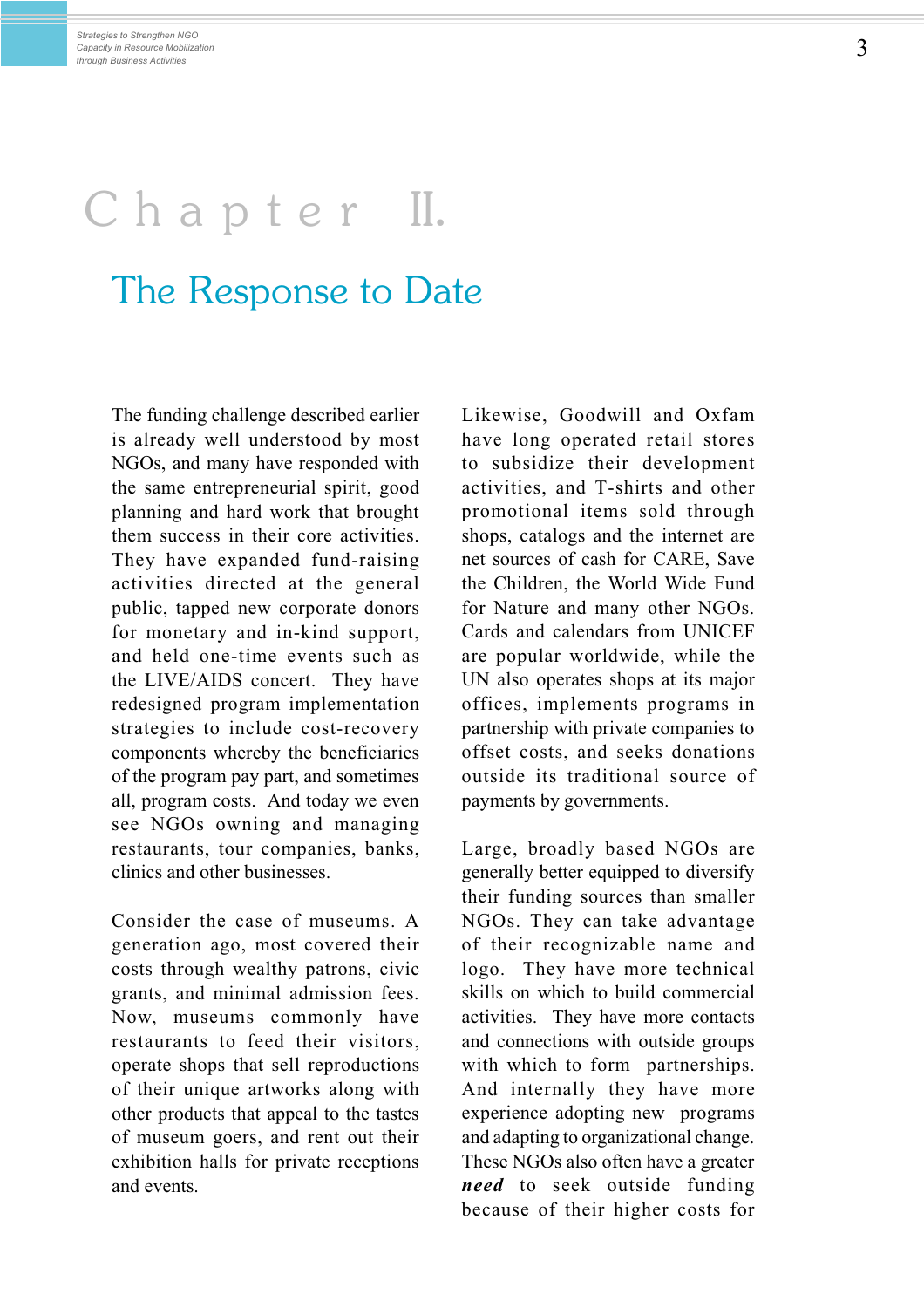support services and overhead. On the other hand, smaller NGOs have the advantage that relatively small amounts of self-generated funds can make a big difference in ensuring their financial viability. For example, Green Line, a small environmental NGO in Slovakia, covers approximately three-fourths of its operating budget through membership fees, training charges, and the sale of books, games and promotional items.

Among outside supporters of NGOs there is the beginnings of a movement to help NGOs become more financially secure, but much more needs to be done. National and local governments increasingly are providing program grants for NGOs to undertake activities that the governments support but can't provide as effectively by themselves. Some also give general support grants to cover NGO overhead costs, reasoning that these funds will be leveraged many times over by the grants the NGOs receive from outside donor agencies. And more and more governments have begun changing tax

laws and other regulations that restrict the ability of non-profit organizations to charge fees or engage in profit-making ventures.

The large international donor agencies have long encouraged NGOs to become self-reliant, while only recently starting to fund projects that include commercial components. But many donors still have restrictive rules and political or philosophical concerns about financing business ventures, and none have major programs directed specifically at empowering NGOs through profit-making enterprises. Smaller donor agencies such as German Agro Action, Enterprise Works Worldwide, the Roberts Enterprise Development Fund, NESsT, the Aspen Institute and other private foundations have been more active in helping individual NGOs establish businesses, and in trying to upgrade the commercial skills of the NGO community as a whole. Unfortunately, these efforts are still small and largely uncoordinated.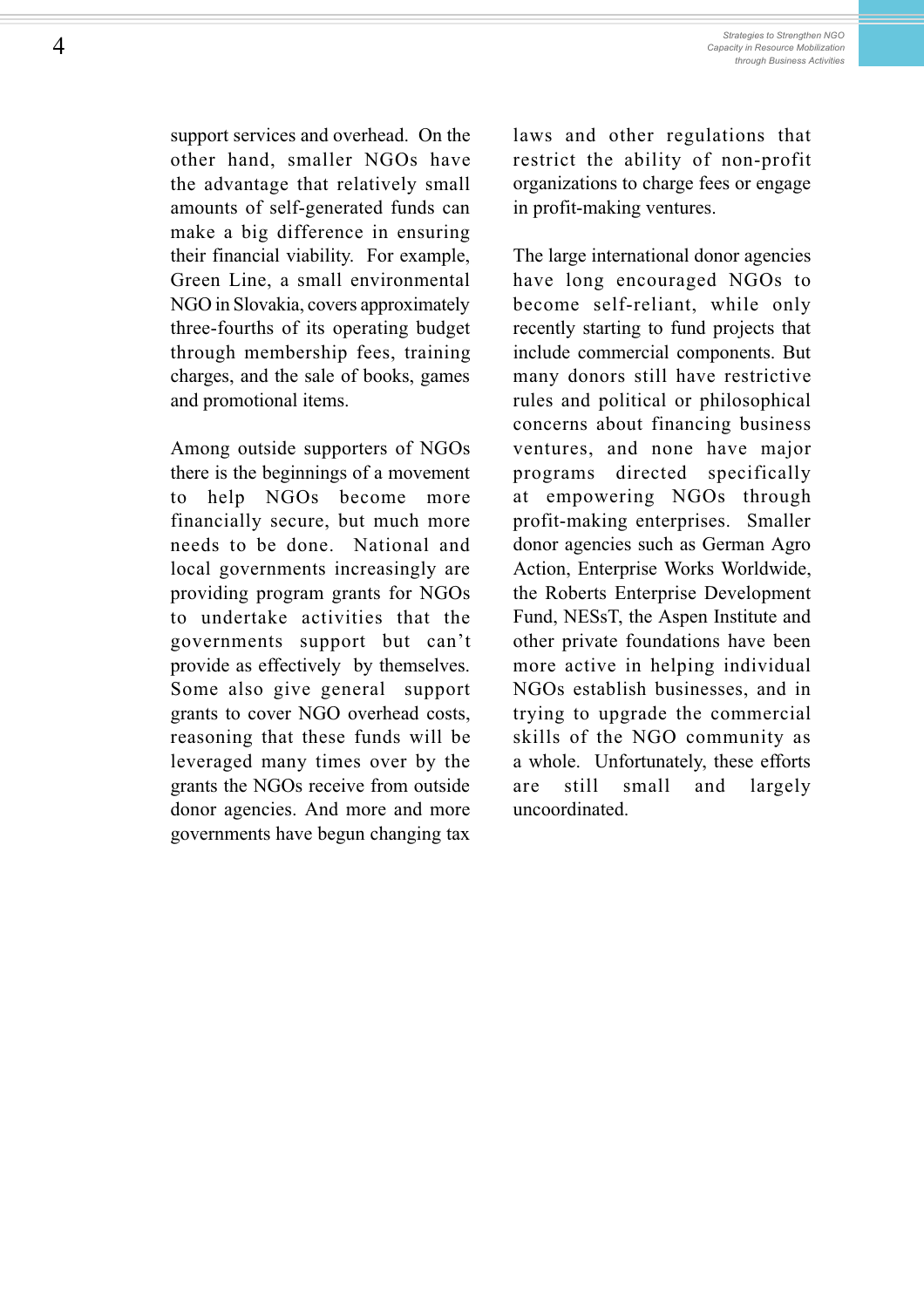## Chapter III.

### Achieving Financial Security through Diversification

Any smart private investor will say that the key to financial security is diversification, i.e., holding a mixed portfolio of investments rather than depending on a single investment to meet current and future income needs. If you "put all your eggs in one basket" you – and your family – run the risk of hardship, or even ruin, if the basket drops. This cardinal rule of investing also holds true for NGOs that need a secure flow of income to meet current and future program needs.

In choosing the optimal mix of investment holdings to provide financial security, private investors match their portfolio to their individual situation, i.e., their current living expenses, planned future expenses for children's education, a bigger home, retirement needs, etc., with their personal philosophy or attitude toward risk. In selecting specific investments, they focus on areas where they have special knowledge, experience or interest, and weigh the expected return on the investment with the time and effort required to oversee it. And in overseeing their portfolio, they keep abreast of developments affecting their investments and change the mix as circumstances dictate. This process parallels how successful NGOs manage their portfolio of funding sources to meet their particular financial security needs.

NGOs can obtain funds to run their programs from three sources:

- 1) Interested third parties, who give to the NGO in return, primarily, for the personal satisfaction derived from doing good (grants and donations);
- 2) Beneficiaries of the NGOs programs, who value their participation more than the cost of participating (cost recovery);
- 3) Unrelated third parties, who will pay the NGO in return for something of value that the NGO can make or do for them (commercial ventures).

Problems and opportunities related to each of these funding sources are discussed in turn below. How they fit with each NGO's particular needs, abilities and philosophy, however, can only be determined by the management of the NGO itself.

#### Grants and Donations

Grants and donations have traditionally been the mainstay of NGO funding,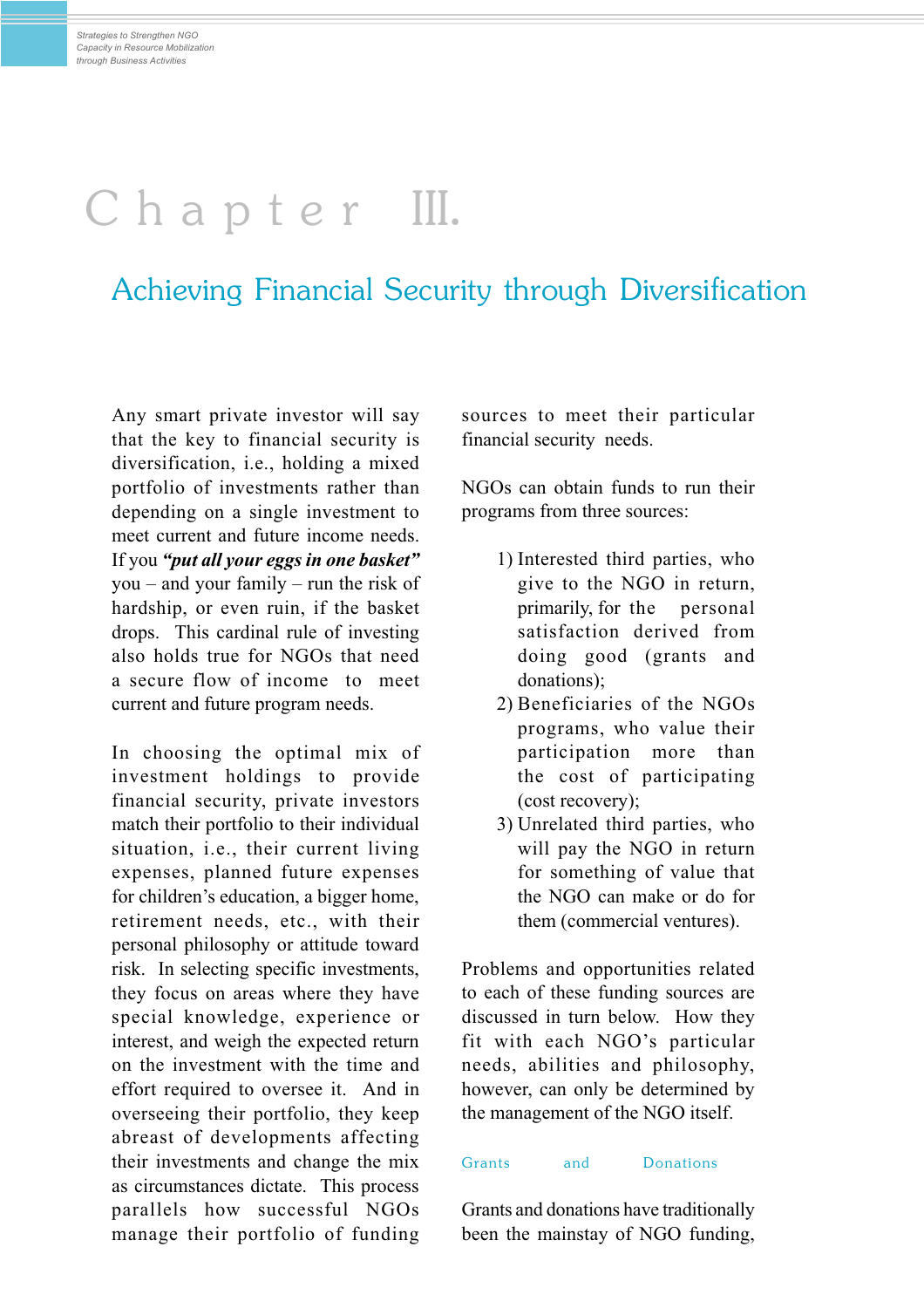and much has been written on how to organize fund-raising campaigns. Clearly, the more an NGO can tap the goodwill of the public for support, the more it can devote its time and energy directly on its mission. After considering their funding options, many NGOs might determine that relying fully on philanthropic support is the best fit with their organization's needs, abilities and values. But even in these cases, NGOs are wise to diversify their base of philanthropic support rather than being dependent on a single source.

The "*market*" of potential donors to NGOs doing good work in an area of genuine public concern is very large. It is also a very diverse market that can be broken down into "*market* segments." Possible ways an NGO fighting HIV/AIDS might segment its potential donor market are given below. The list is far from exhaustive or detailed. Rather, it is intended to illustrate the "*market-driven*" approach that successful NGOs use to tap donor support.

- The *market for cash donations* from individuals might require different approaches for:
	- 1) Wealthy individuals who can donate large sums,
	- 2) Middle income earners who can give regular, moderate amounts, such as through membership fees,
	- 3) The general public who might give to collection boxes placed at local businesses, and
	- 4) People with internet access.
- The *market for volunteers* might include:

1) Medical students to care for

AIDS patients in return for experience or school credit.

- 2) Retirees with professional skills to be pro bono consultants.
- 3) Other concerned individuals to help with administration and fund-raising.
- Corporate donors can be segmented into potential sources of in-kind donations of needed equipment and supplies, or sources of cash. Companies whose businesses somehow relate to the NGO's work could be approached differently from companies with totally unrelated businesses. Businesses located in the NGO's neighborhood are another possible segment.
- Community clubs and associations can give donations or organize one-time charity events with the proceeds going to the NGO. Another segment could be the social clubs of the expatriate communities.

Goodwill is not the only reason people give to worthy causes. To appeal for donations, NGOs must understand the motivation of their potential donors, just as commercial marketing executives must understand the different "tastes and preferences" of their varied customers. Some donors may wish to support only one aspect of the NGO's work. Corporations are often especially interested in the public relations benefits of supporting NGOs, while individuals may also want some form of recognition of their support. Some donors may want the chance to interact with the end recipients of their donation or to otherwise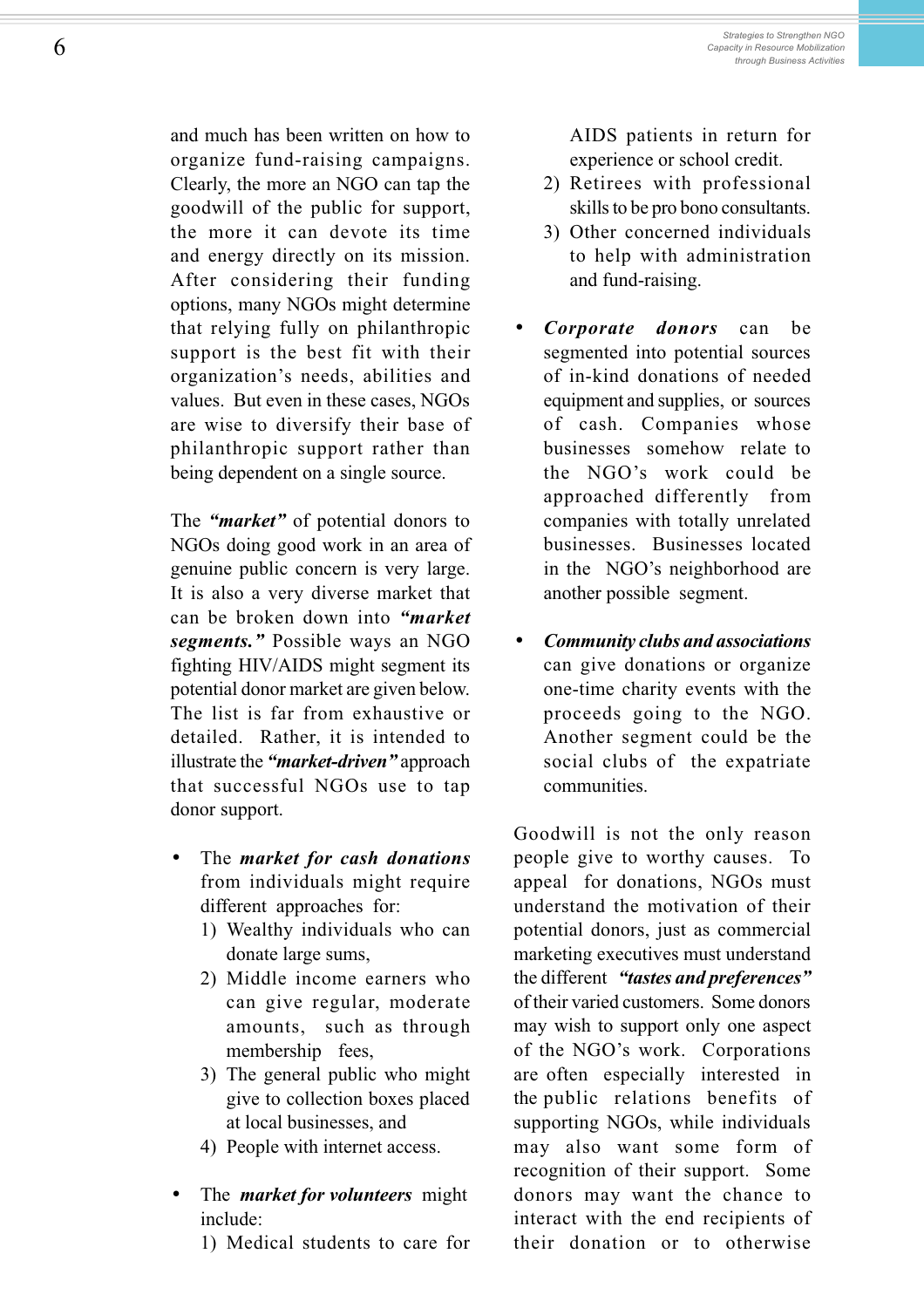participate in the NGO's efforts. Others may require direct feedback on how their donations were used. And even donors with purely altruistic motives may increase support if they are kept abreast of the organization's activities. Sometimes a donor's motives may actually be detrimental to the organization, e.g., to obtain political support or to impose his or her will on the direction of the NGO's work. NGOs that recognize and respond to the motivations of potential donors will be more succesful at competing for their support.

The concept of segmenting markets and designing different approaches for each segment is really not all that new to most NGOs. An NGO fighting HIV/AIDS, for example, segments the market of potential program participants into intravenous drug users, the homosexual community, commercial sex workers, students, etc., and designs different intervention strategies for each. NGOs that have been successful at applying for grants have learned to segment the market of potential donor agencies by the types of projects they support (training, women's issues, the environment, etc.), the intervention strategies they prefer and the amount of funds they can provide. These NGOs tailor their grant proposals to match the "tastes and preferences" of different donors.

#### Cost Recovery

When an NGO's programs bring real value to its beneficiaries, many beneficiaries (but perhaps not the poorest of the poor) will gladly pay something to participate in the programs. By "selling" rather than giving away their services, NGOs can recover part or all of their costs, better allocate their services to those who truly value them, and enhance the self-esteem and commitment of participants. More and more NGOs are thus designing intervention strategies that incorporate cost recovery components through "fees-for-services" or various loan and credit arrangements.

For example, Les Centres pour le Developpement et la Sante (CDS) in Haiti received a grant to install a drinking water system in a slum area of the capital Port-au-Prince. Residents pay a per bucket fee for the water, which covers all operating and maintenance costs of the system and also generates a surplus that is used to improve solid waste collection in the neighborhood. In another example, social marketing programs for contraceptives typically charge for condoms and oral contraceptives, albeit at below-market prices. Requiring participants to contribute labor is another form of fee-for-service. For example, food aid recipients may be asked to donate labor to sort, package and deliver food supplies.

In Sri Lanka, the rural development philosophy of the Sarvodaya Shramadana Movement is centered on the principle of the "gift of labor" and hundreds of thousands of individuals have taken part. The value of that labor is immeasurable. Loan and credit arrangements require recipients to pay back costs over time. The loans may be interest free, or with interest rates below what participants could get from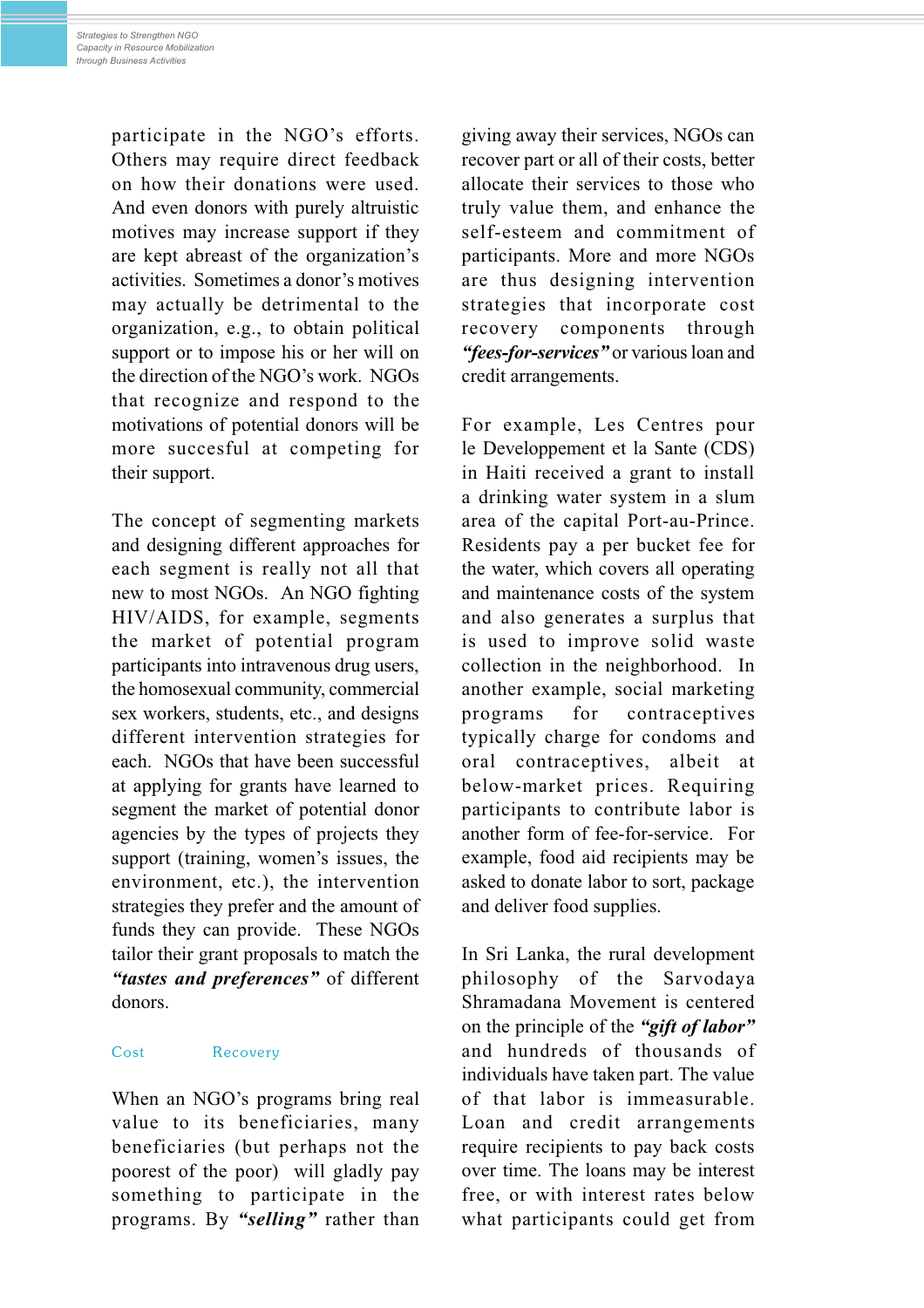private banks and money lenders. The Grameen Bank of Bangladesh pioneered in this area through its micro-credit programs, and other groups such as KREP in Kenya and BancoSol in Bolivia have also been able to establish profitable banking operations that directly serve the poor.

All such cost recovery activities add a commercial component to the work of NGOs. The staff must start thinking in business terms, and have to learn specific business skills and concepts such as pricing, distribution channels, and cost accounting. They must also learn the ins and outs of the businesses of their borrowers if they are to administer loan programs effectively. The skills and experience gained may be the first step in enabling these NGOs to start their own commercial ventures.

Cost recovery activities also bring NGOs face to face with the harsh realities of the marketplace, which can fundamentally conflict with an NGO's compassionate mission and values. In the commercial world, businesses that don't make enough money have to cease operating. For that reason, people who cannot pay must do without, risky loan applicants are turned down, and defaulters lose their collateral. Sadly, NGO programs that depend on cost recovery components to sustain themselves may have to exclude from participation some of the people that the NGO most wishes to help.

Consider the social marketing of contraceptives. These programs need to bring in sales revenue to help cover their costs, while most of their

potential customers recognize the value of the products and will happily pay something for them. But the law of supply and demand says that as the price of contraceptives goes up, demand for contraceptives goes down. Charging higher prices can improve the bottom line of these programs, but at the expense of hurting their ultimate goal to increase family planning practice rates. Furthermore, no matter how little the NGO charge for their products, some people may still be unable to pay.

Cost recovery programs demand that NGO managers make a trade-off between their programs' social goals and financing needs. They must try to serve the greatest numbers of beneficiaries while generating sufficient funds to meet whatever percentage of program costs are not covered by donations or subsidies from other activities of the NGO. There is no optimal balance, and some may have to be left out. But being able to help some people on a sustainable basis is better than helping no one at all. Hopefully, each NGO can find alternative ways to subsidize or otherwise assist those unable to participate.

This dilemma demonstrates why it is so much more difficult to manage an NGO compared to a strictly for-profit business. The predominant goal of business managers, even in the most socially responsible companies, is to maximize the return to shareholders. If a price increase is expected to reduce sales but increases profits, the price increase is approved. If a product line or service loses money, it usually is dropped. NGO managers,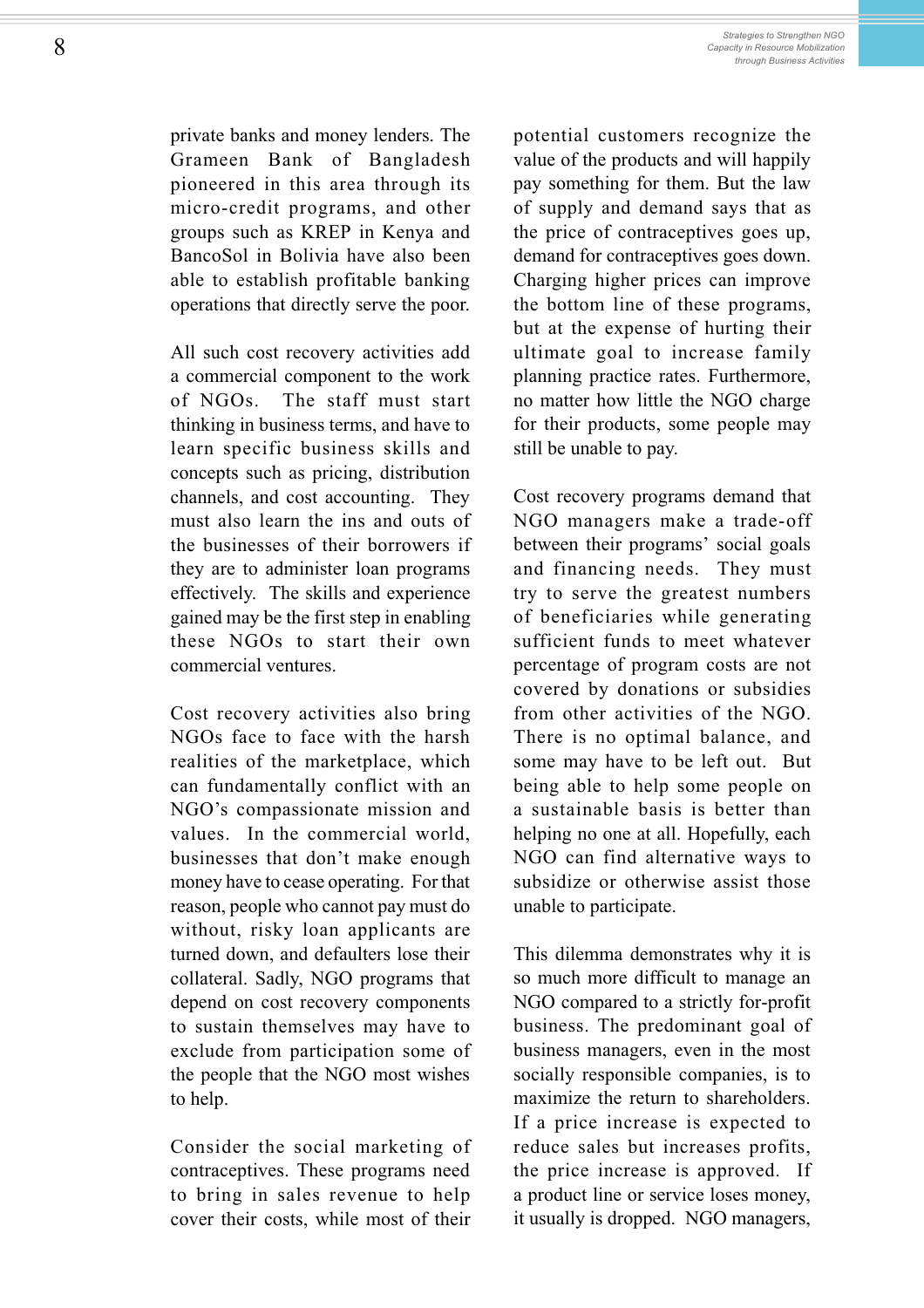on the other hand, must try to maximize the use of their services, while being as concerned about the bottom line as their for-profit counterparts. NGOs value the continuation of their "*money-losing*" core activities and must earn resources from other activities specifically to help pay for, or "cross-subsidize" those activities that are not financially viable.

#### Commercial Ventures

Millions of farmers, street vendors, artisans and tradesmen manage successful businesses around the world. And the success and rapid expansions of micro-credit programs have shown that even the least educated and poorest of the poor can run profitable business enterprises. Despite this, many people still believe that NGOs are inherently unequipped to compete in commercial markets.

Actually, successful NGOs already have most of the skills required for business, and their managers think in business terms more than we realize. The best NGOs are clearly as entrepreneurial as the best private companies, being able to make things happen and create something out of nothing. Like commercial marketers, these NGOs find under-served segments of the population and design products and services to meet the needs of those markets. Good NGOs are effective in hiring and training staff, planning and budgeting, strategic planning, purchasing, public relations and other areas of management. Finally, these NGOs have a proven ability to acquire specialized knowledge and technical expertise related to their fields of operations and the businesses of their beneficiaries. The level of sophistication may vary, but the basic skills are there.

Two NGOs from the developing world that have been particularly successful at diversifying their sources of funding and expanding into business ventures are the Bangladesh Rural Advancement Committee (BRAC) and the Population and Community Development Association (PDA) of Thailand. BRAC was founded in 1972 to aid refugees returning home after the country's war for independence. It has since grown to become one of the largest and most broadly based NGOs in the world, with a staff exceeding 25,000 and an annual operating budget over US\$ 100 million, of which less than forty percent now comes from grants and donations. BRAC's core activities are targeted at the destitute, the illiterate and the landless, encompassing rural development, education and training, health and population, and urban programs.

Managers at BRAC recognized early on that self-reliance for its target groups and self-reliance for the organization went hand in hand. All of its programs -from animal raising to credit programs to the production of low-cost education materials  $-$  are designed to optimize cost recovery while serving those in need. Programs that generate surpluses above their ongoing costs are used to crosssubsidize other valued programs. Sixty percent of BRAC's budget comes from these surpluses.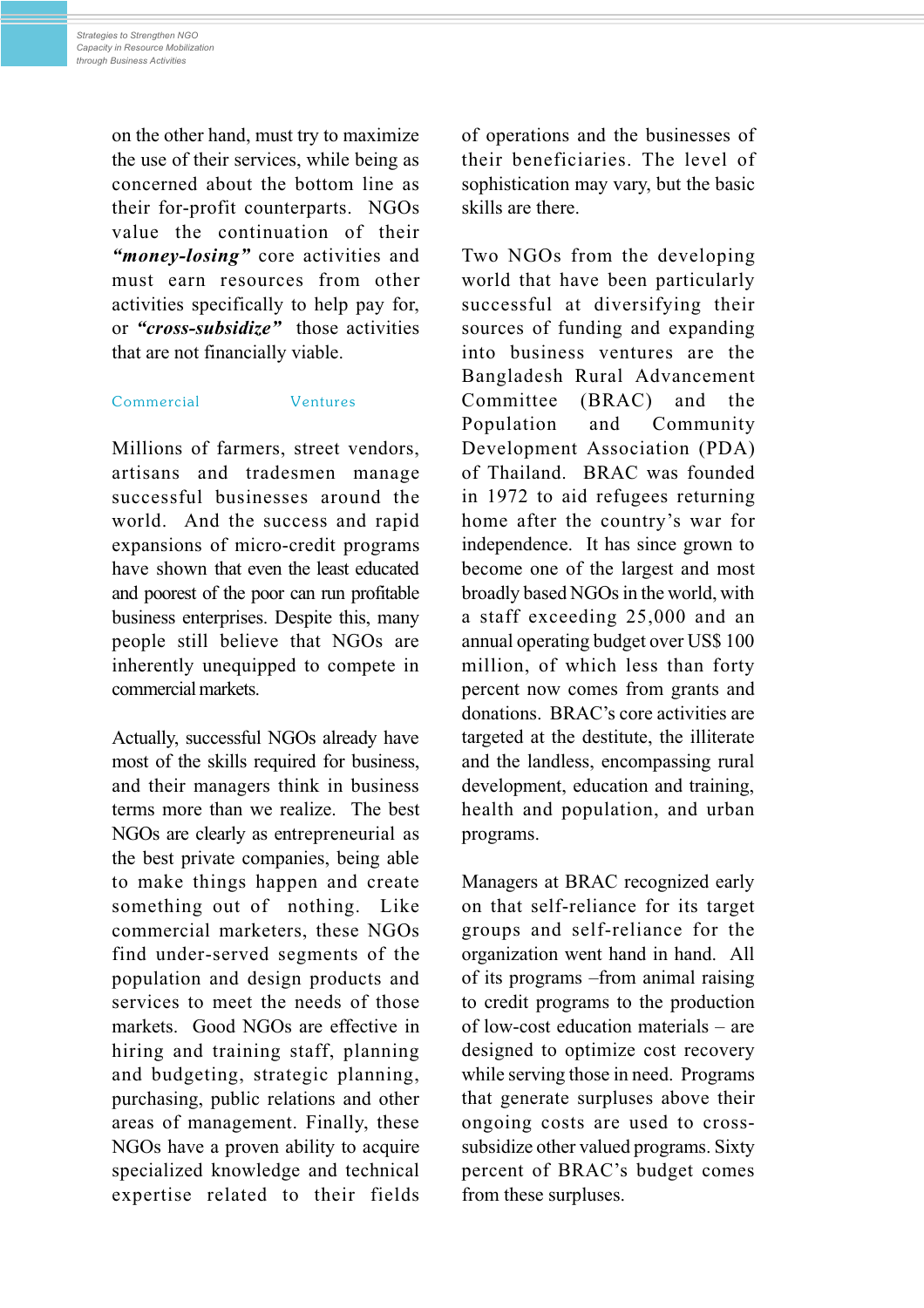BRAC has also been very successful at expanding into commercial ventures that are consistent with the organization's mission and generate substantial profits. BRAC Printers began in 1977 to meet BRAC's own printing needs, and has since been spun-off as a separate entity that provides high quality printing services to private sector clients. The Aarong craft shops owned by BRAC bring income to thousands of rural craft producers and profits to the organization. BRAC's Cold Storage Facility helps potato farmers to store their output until prices rise, benefiting both the farmers and BRAC, while its Dairy and Food Project generates a surplus by linking rural milk producers with urban markets. Recently, BRAC has joined with other non-profit and for-profit organizations in establishing the Delta BRAC Housing Finance Corporation to promote affordable housing, and its new BRAC Information Technology Institute (BITI) aims to become one of the largest such institutes in South Asia.

Thailand's PDA is most well known internationally for its early pioneering work in family planning and more recently for its success in tackling Thailand's AIDS problem. The organization began in 1974 by establishing one of the world's first rural-based social marketing programs for contraceptives, supported by international grants, a network of over 16,000 volunteer distributors and fees charged for its products. Once this program was well established, PDA expanded its efforts to improve rural living standards with projects in primary health care, water resources, agricultural marketing and small-scale industries.

Mechai Viravaidya, the founder of PDA, has been one of the earliest and most vocal proponents of NGO selfreliance. Today, PDA covers over seventy percent of its annual budget from its own resources and it aims to be 100% self-sufficient by the end of the decade. Most of the income generating activities are managed by PDA's affiliate, the Population Development Company Limited (PDC), which is incorporated as a business entity but with by-laws requiring that all profits be donated to PDA. PDC operates for-profit medical clinics in Bangkok and major provincial cities, owns restaurants ("Cabbages and Condoms"), minimarts and a handicraft shop, and markets a creative line of promotional items (key chains, t-shirts, coffee mugs, etc.) using condom and other family planning motifs. Other income earners for PDA include contracting out its research and training divisions to private clients and the rental of office space and conference facilities.

The growth of PDA's Cabbages and Condoms restaurants illustrates how a "*mini-venture*" can grow into a highly profitable enterprise. It all began when PDA staff and their friends used to gather informally after work for snacks, drinks and conversation in the small garden attached to PDA's headquarters. As its popularity grew, menu items were added and the restaurant expanded several times. It now operates out of a separate building next to PDA, has become one of Bangkok's most popular Thai restaurants with gross revenues approaching US\$ 75,000 per month, and has expanded with branches in other cities.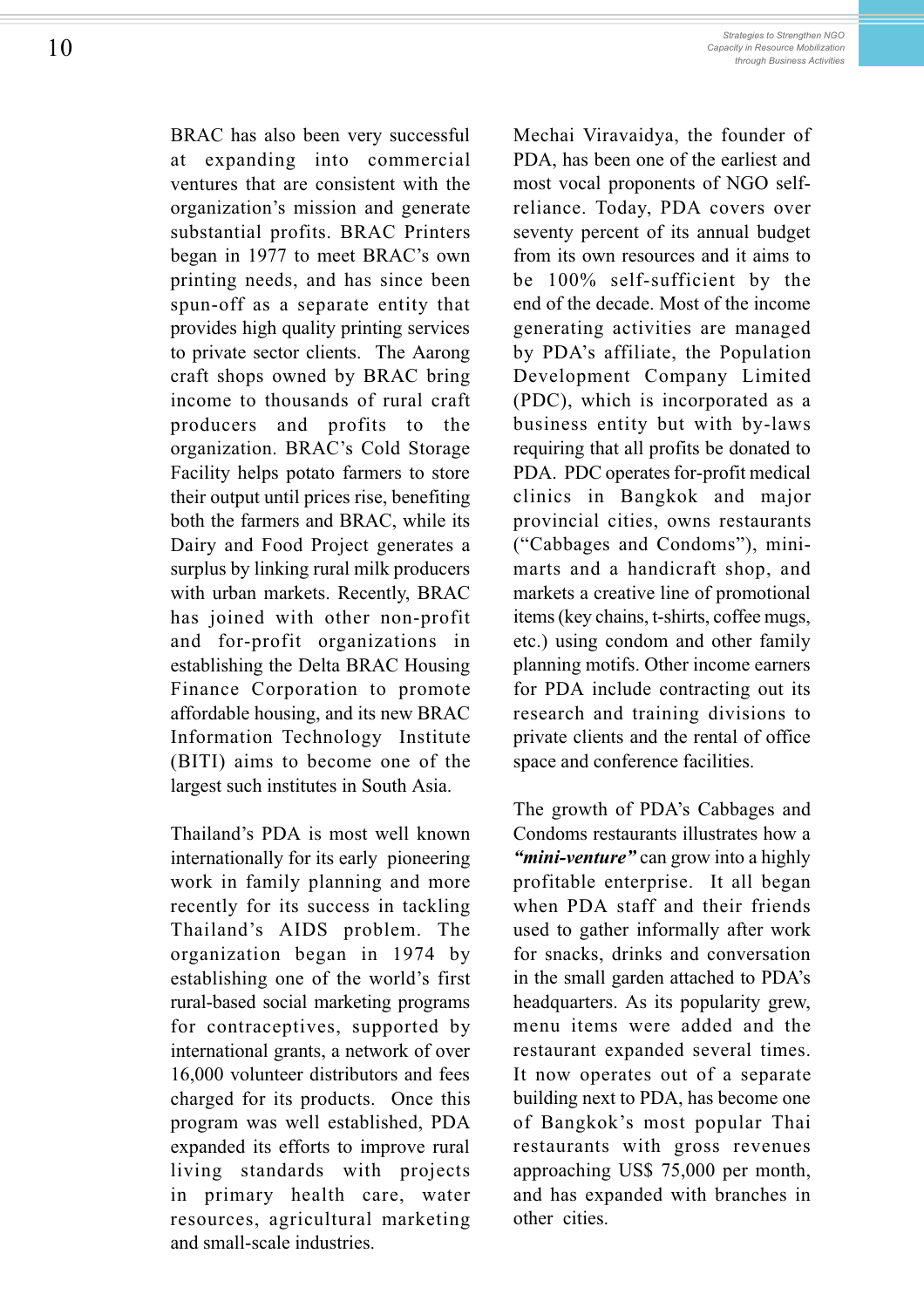In 1988, PDA began one of its most innovative and potentially far-reaching programs ever, the Thai Business Initiative in Rural Development, or TBIRD. The TBIRD concept is to match rural needs for better business skills and marketing opportunities with the money  $-$  and especially the talents  $-$  of private companies. Who better to show the way, argues PDA, than the business community? TBIRD takes advantage of the increasing interest of corporations to contribute to their country's development and foster their public image. The private companies provide the funds and business-specific knowledge and experience. PDA acts as the intermediary, supplying the skills, lacking in the private companies, to plan and organize village-level activities.

Linking private companies to rural development can take several forms. Some TBIRD companies provide resources to meet the basic needs of villagers in water, sanitation or other infrastructure. Other companies provide funds and technical expertise to improve income-generating activities of villagers in agriculture and cottage industries. Several TBIRD participants have even set up factories in the villages, producing shoes, textiles and jewelry for domestic and export markets, with PDA (through its business affiliate PDC) holding an equity stake in some of these ventures. To date, TBIRD has involved over 150 companies in 280 projects, bringing over US\$50 million in resources to otherwise neglected areas of rural Thailand.

An exemplary TBIRD initiative has been the Nike Village Development Project in rural Chakkarat district of Northeastern Thailand. PDA has worked in Chakkarat for many years, and Nike joined TBIRD as part of its newly developed social agenda. The project began with the establishment of a shoe factory in the remote district; its success has led to other Nike-supported initiatives benefiting almost 3,500 families who previously struggled with lack of resources, employment opportunities and frequent drought. The relocation of factories outside Bangkok's industrial zone has strengthened local communities and dramatically reduced poverty. PDA calls this the privatization of poverty alleviation.

The achievements of PDA and BRAC offer lessons to all NGOs seeking to reduce their dependence on donors. First, both groups view self-reliance as a key organizational goal, but also as a long-term goal that cannot be reached overnight. Second, they focus on ventures that match their skills and experience and are consistent with their mission. Third, in their business ventures, as in their development work, they show flexibility and a willingness to experiment, while starting small and expanding only when they are confident of their technical, marketing and other skills. Finally, they look for partners who share their goals and can provide expertise that the NGO lacks.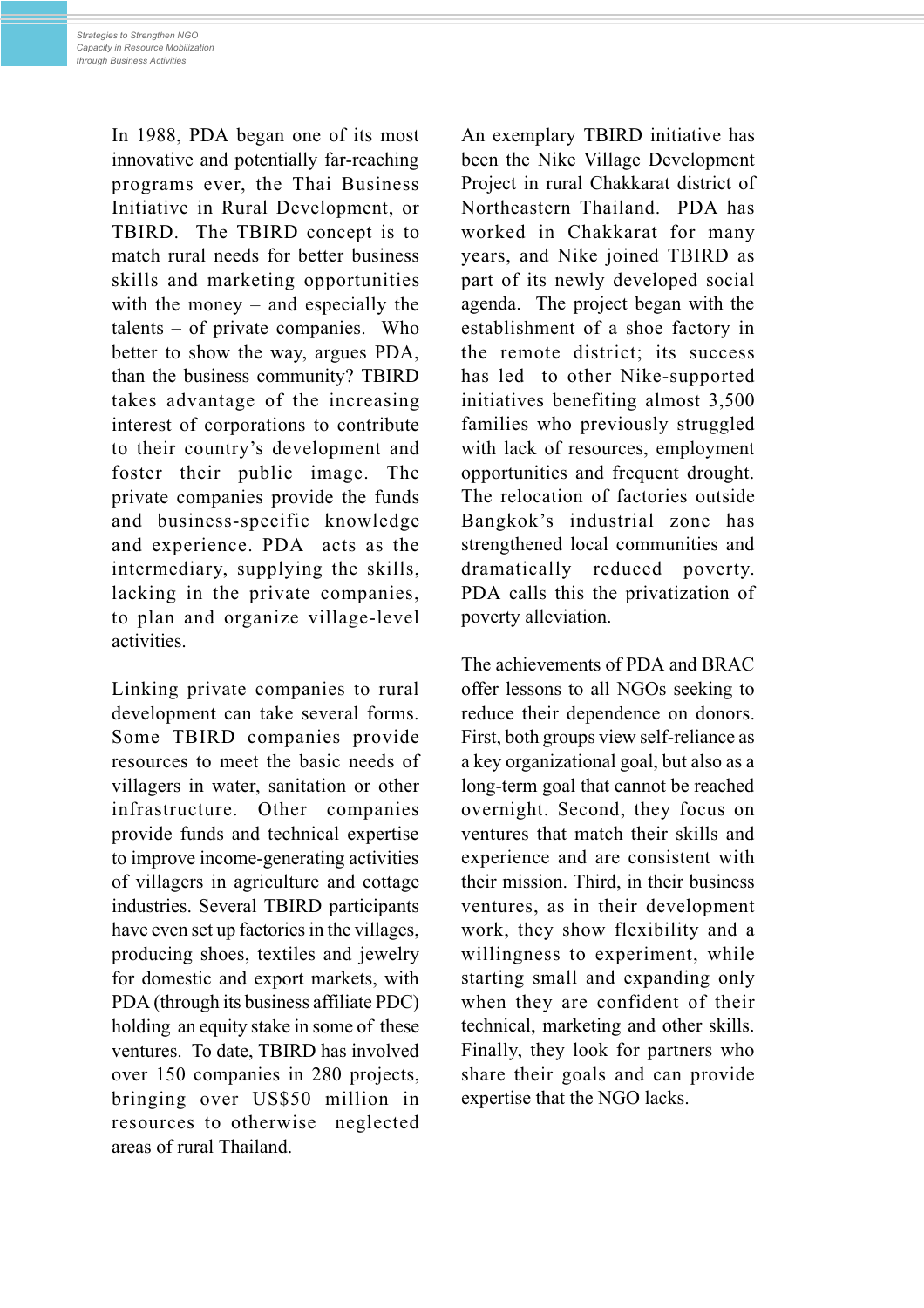### Chapter 1V.

### Strategies for NGO Commercial Ventures : An Overview

Strategic planning theory for business teaches that companies which expand face less risk if they focus on new businesses that take advantage of, or " leverage off  $"$  the existing core competencies of the company. Thus travel companies tend to expand into other travel-related businesses, while companies with strong marketing and distribution networks try to sell new product lines through those existing channels. NGOs take a similar approach when making strategic decisions to expand into new core activities; not all NGOs have the core competencies to work in HIV/AIDS, and many NGOs working in HIV/AIDS rightly choose not to be active in all aspects of the AIDS problem.

NGOs that want to start commercial ventures, while avoiding undue risk, should also focus on businesses that relate to their core mission and take advantage of their existing skills, staff and facilities. Such ventures are less risky because they can start out small, require little capital investment or other start-up costs, and cause the least disruption to the NGO's core operations. They can also be exited quickly if they fail to meet expectations. A break down of commercial strateg i e s being used by NGOs, large and small, is given below. Note that some commercial ventures may combine elements of more than one strategy. All the strategies require NGOs to divert some of their time and energy away from their core mission. NGO managers must strike a balance that optimizes resource generation without compromising the quality and quantity of the services they provide to their core beneficiaries.

### • Conduct core activities for paying clients

Yayasan Kusuma Buana (YKB) of Indonesia provides primary health care services in poor neighborhoods of Jakarta. It helps subsidize these services by operating a for-profit clinic in middle-income district of the city. The Thailand Business Coalition on AIDS provides AIDS education and counseling services charging fees on a sliding scale based on their clients ability to pay. SIQL of Croatia promotes environmental awareness among the general public supported in part by fees for training programs it provides to government and private groups.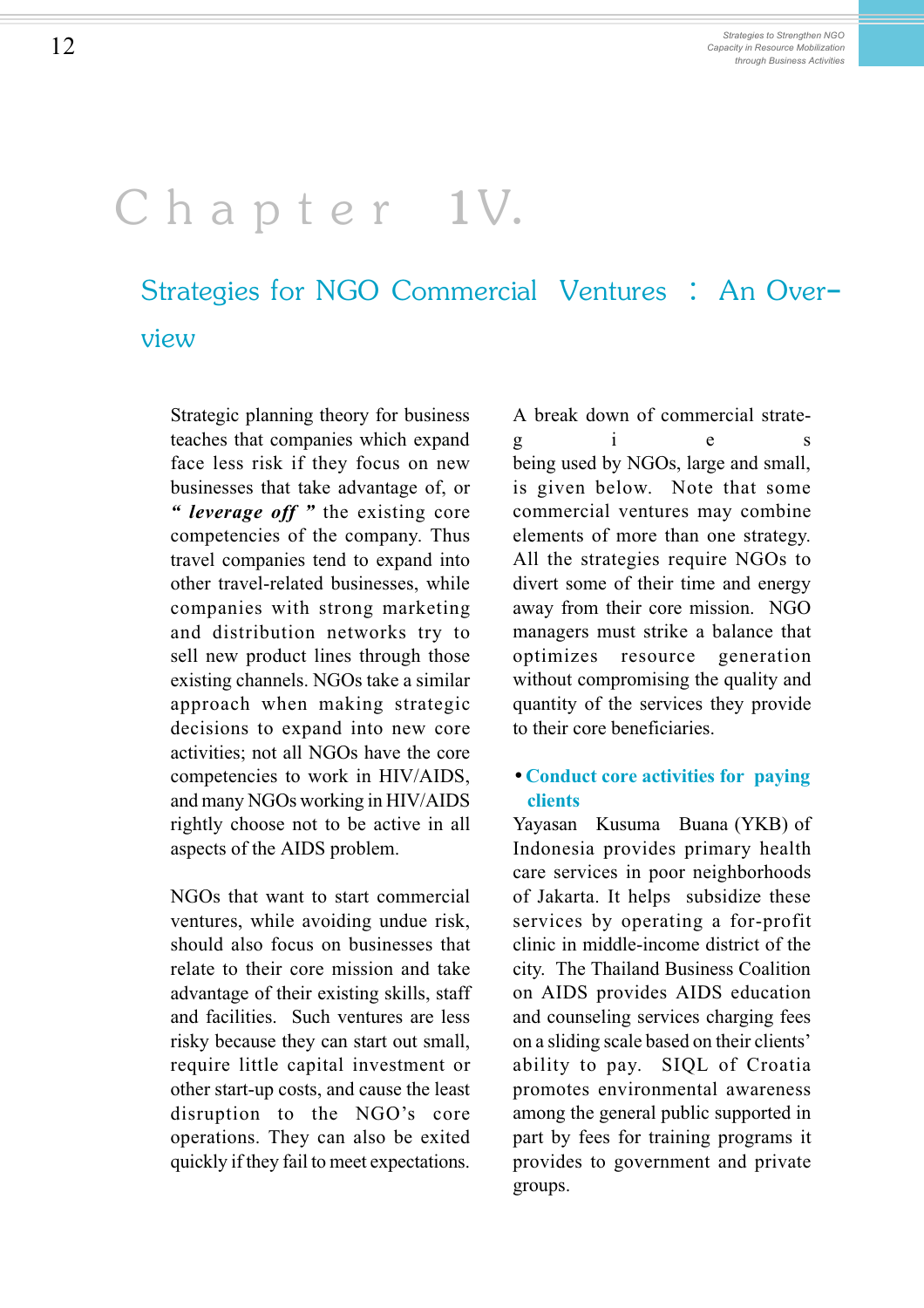### • Contract out support services to the private sector

FUNREDES in the Dominican Republic capitalizes on its information technology expertise to offer website design, internet courses and network consulting to private companies. The Lotus Foundation in the Czech Republic uses a similar strategy. BRAC's ability to produce and publish high quality printed materials led to the formation of BRAC Printing. PDA and other NGOs with field research skills charge private clients to conduct field surveys and focus groups.

### • Market products made by their beneficiaries

The Organizaçao de Ajuda Fraterna in Brazil assists street children to build a better life and sells furniture made by the young people to cover all its costs. Other organizations from Nyumba Ya Sanaa in Tanzania to Oxfam sell crafts and folk arts through shops, catalogs and internet sales. Many rural development NGOs benefit their beneficiaries and themselves by marketing agricultural products.

• Tie-ins to public relations activities Environmental NGOs such as NACOBTA in Namibia, the Sierra Club, and country affiliates of the World Wide Fund for Nature run tourism businesses, publish nature books and own other "eco-enterprises" that generate profits and promote environmental awareness. Numerous other NGOs sell promotional items to earn funds while spreading the word about their mission and goals.

### • Maximize utilization of assets and

#### facilities

Asklepyos in Romania brings mobile health services to the poor, and rents its vehicles to outsiders when not in use. Several NGOs rent office space, training and conference facilities, audio-visual and other equipment. Others leverage off their convenient locations to open restaurants and mini-marts serving neighborhood residents. PSI/Zimbabwe took advantage of its distribution network for condoms to sell feminine hygiene and baby products produced by Johnson & Johnson on commission.

There is no reason why an NGO can't be involved in businesses totally unrelated to its core activities, so long as that business is not antithetical to the NGO's mission. (Imagine an NGO owning a liquor store or gambling casino!) However, the impetus for such a business is likely to come from an outside supporter of the NGO. For example, an in-kind donation of buildings would enable an NGO to become a landlord while a donation of computers might lead to an internet or e-mail service. PDA would not have invested resources in a shoe or jewelry factory were it not for its TBIRD project. Finally, those few NGOs fortunate enough to have endowments invest in a variety of businesses.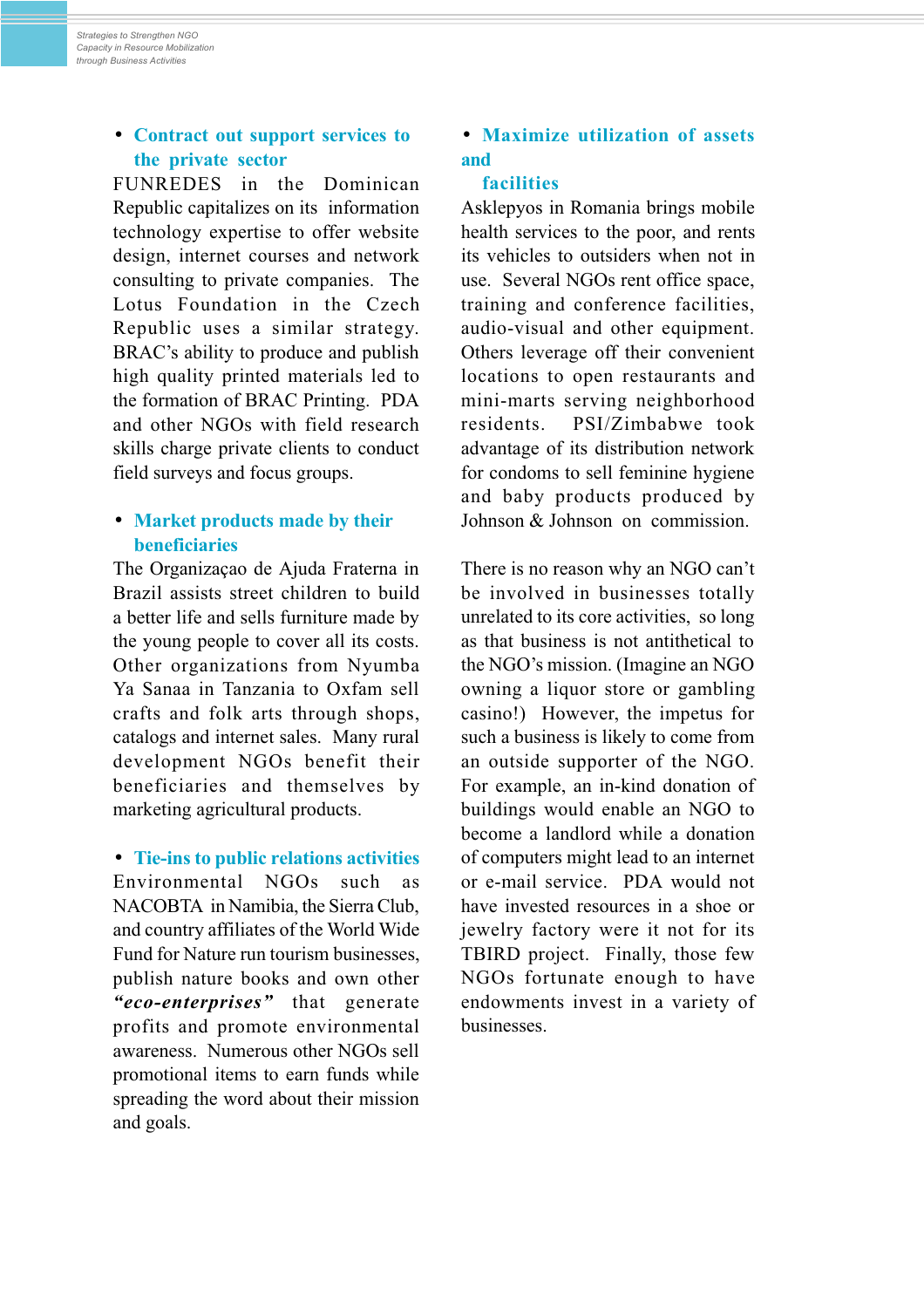## Chapter V.

### The NGO as Business Owner : Special Considerations

When an NGO gets into business it encounters opportunities  $-$  and problems  $$ not faced by other business owners. For example, the " $do\text{-}good$ " image of an NGO may help it find donors to fund start up costs, hire professional staff at "below*market*" salaries, obtain supplies and services at discount prices, use its network of supporters to promote the business, and get free publicity from local media. In addition, many potential customers are positively inclined to patronize businesses that use their profits for social betterment, and to give those businesses a second chance when minor problems occur. On the other hand, other potential customers may assume that NGO-owned businesses are inherently less professional and efficient than their competitors, while private banks may be biased against lending to untested NGOs.

#### Legal and Taxation Issues

Laws governing NGOs vary from country to country. Some countries allow taxexempt organizations to own for-profit enterprises; Other countries require that the for-profit enterprise be "directly" *related*" to the principle work of the NGO; And in many developing countries, laws concerning commercial earnings of NGOs may be unclear. Before starting

any business venture, NGOs must first be clear about the legal ramifications of the business on their tax-exempt status.

Cost allocation is another issue. The forprofit activities of an NGO will share overhead and other costs with its nonprofit activities. It is in the best interest of the NGO to allocate as much of these costs to its for-profit activities, so as to reduce the for-profit's tax liability. But allocating costs to the for-profit operations, however justified and in compliance with the law, may invite the unwanted scrutiny of tax authorities. In addition, when an NGO undertakes for-profit ventures, the financial records of the entire organization may be subject to public disclosure laws pertaining to business entities.

#### Internal Conflicts

Much of the success of NGOs can be attributed to the shared vision of their dedicated employees and volunteers. Bringing commercial enterprises into an NGO will disrupt internal cohesion if staff view "*profit*" and "**business**" as inherently unethical. To prevent this conflict, managers must communicate to their staff the vital importance of financial security to the organization's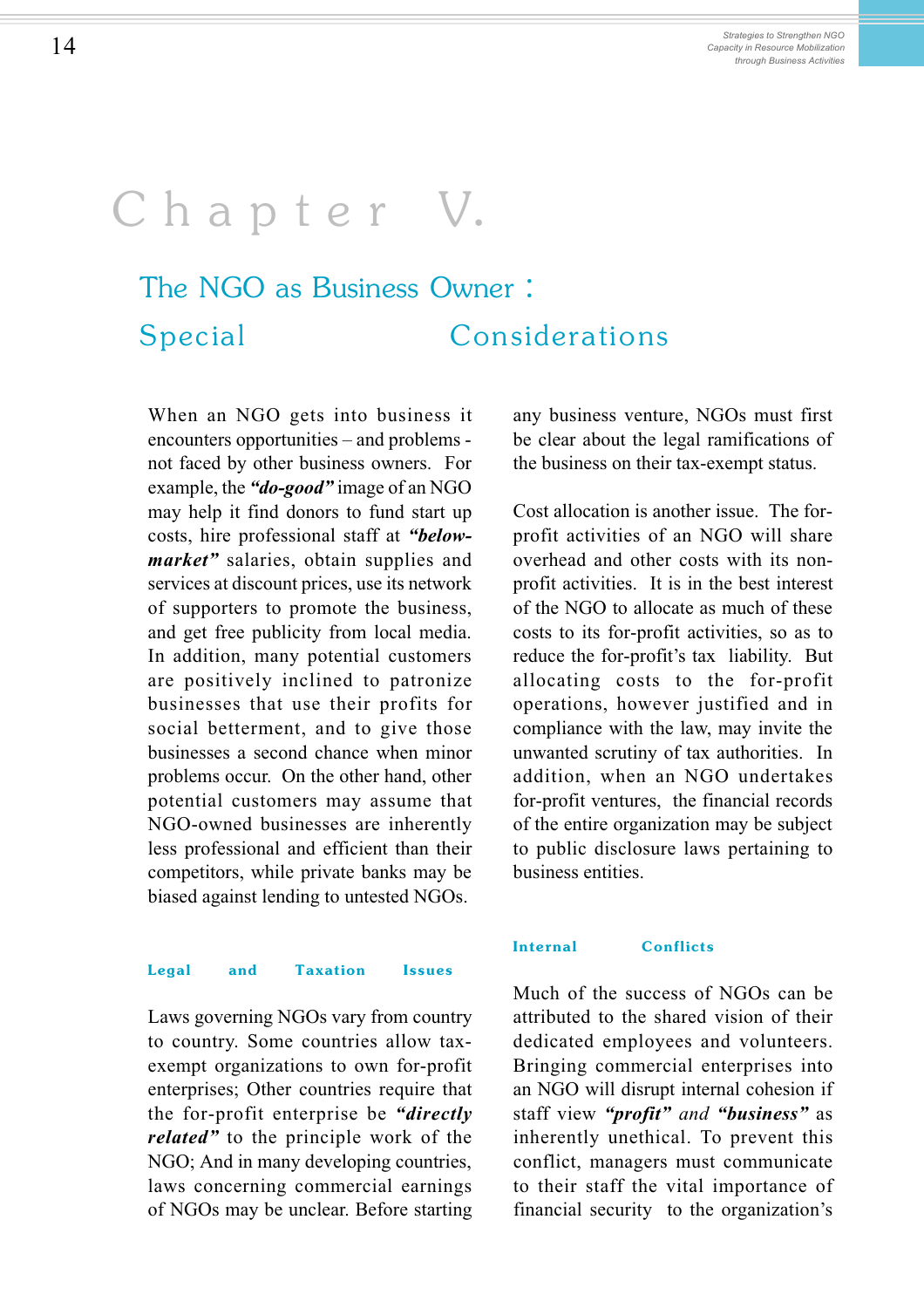social goals, demonstrate that the NGO will operate its businesses without exploiting others, and remind staff that all donations ultimately originated from someone's profit, either freely given or paid in taxes.

The staff of the NGO may also argue that the organization's core mission will suffer if scarce resources are diverted to profit-making ventures. This is a legitimate concern, especially in the short run. (In the long run, the whole point of the profit-making ventures is to *increase* resources to the core mission.) Similar concerns can also arise whenever NGOs expand their core activities into new areas to the possible neglect of their existing work. Good management always requires effective allocation of scarce resources throughout an organization.

When non-profit and for-profit activities operate side-by-side, some "culture clash" is inevitable. For-profit staff are usually compensated differently, evaluated differently, and have different skills and educational backgrounds than non-profit staff. The non-profit staff may resent the higher salaries and other perks of their for-profit counterparts who, in turn, may feel like "hired hands" unappreciated for their contribution to the  $NGO's$ mission. Good leadership may reconcile these conflicts: If not, separating the two arms may be the best solution.

#### The Dangers of Success

When an NGO's business ventures, individually or collectively, grow to significant size, the above-mentioned issues may be exacerbated and new problems may arise. Staff may feel that business activities have overshadowed the organization's mission. Other local NGOs may resent its success.

Government tax authorities may reconsider the NGO's tax status. In addition, traditional donors may disagree with the direction the NGO is taking, or decide that the NGO no longer needs their donations to support its good work.

As an NGO's businesses become successful, private competitors may also start complaining that the NGO has an unfair advantage due to its lower cost structure and exemption from income and value added taxes. The case of the YMCA, one of America's oldest NGOs, illustrates this point. The YMCA has long provided athletic facilities at low rates as part of its mission to promote the physical and mental development of young men. In recent years, the organization has upgraded these facilities into full-service fitness centers profitably serving the middle class. As a result, private health club owners are asking local governments to review the YMCA's tax exemptions, and some of its traditional donors are questioning why its resources are not serving those most in need.

#### Social Responsibility

All private companies face pressure to be good corporate citizens. For NGOs this pressure is particularly strong, and rightly so. NGOs must make special efforts to be socially responsible in their business affairs. They must offer good wages and benefits, ensure worker safety, protect the environment, etc., even when this puts them at a cost disadvantage vis-à-vis their less responsible private competitors. Ideally, NGO businesses can show that profitability and social responsibility are indeed compatible, and thus serve as a model for the rest of the corporate world to follow.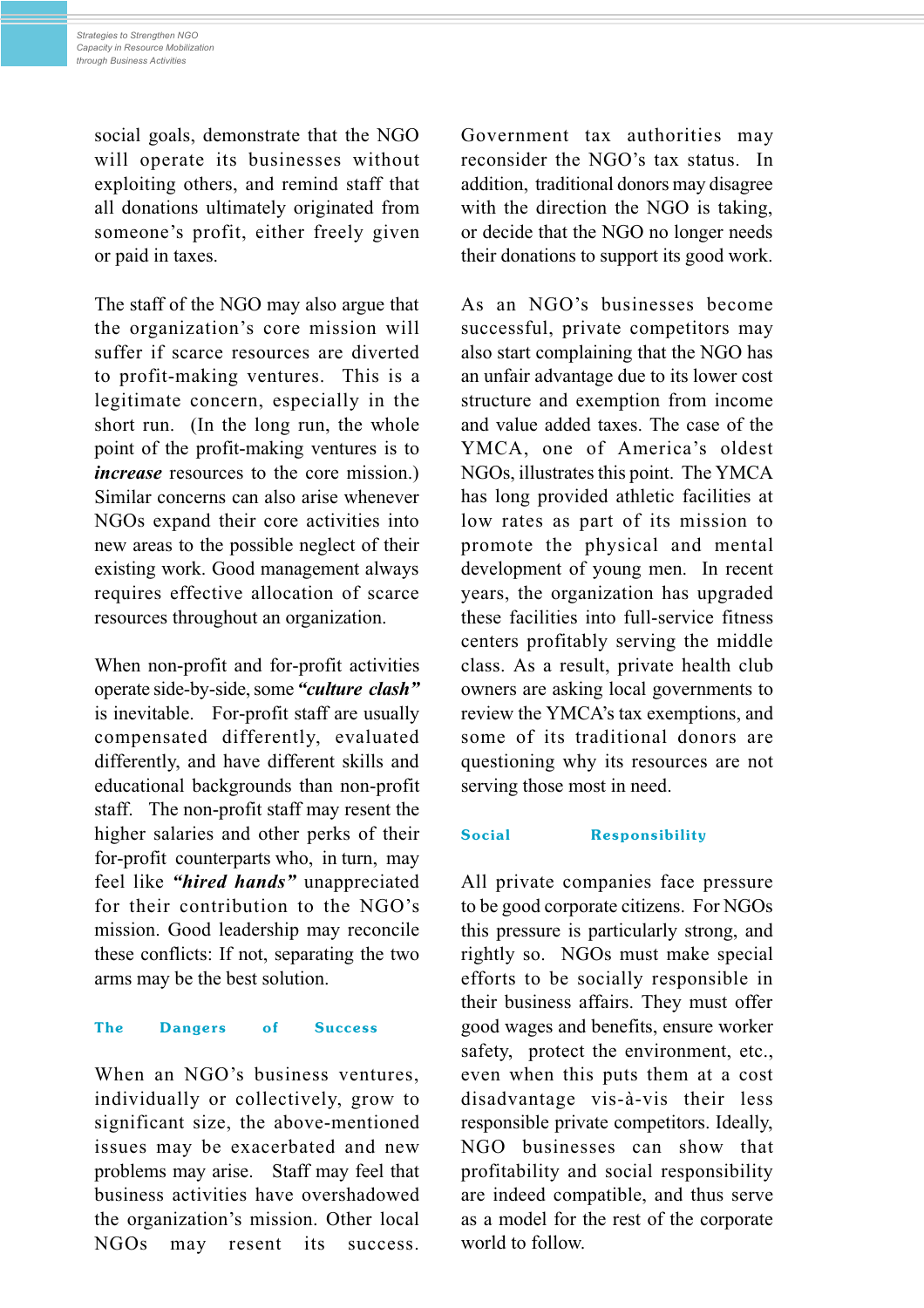## Chapter VI.

### Getting an Idea and Planning the Business

When a business fails (and most new businesses do fail) it is due to one of three reasons:

- 1) An ill-conceived idea  $-$  the entrepreneur misjudged the extent to which potential customers wanted or were willing to pay for the product or service;
- 2) Inadequate research and planning  $-$  the entrepreneur failed to consider important factors affecting the business, and/or failed to have contingency plans to address problems that might occur;
- 3) Poor implementation  $-$  the entrepreneur overestimated the organization's ability to provide the product or service and to operate the business as planned.

Even the most sophisticated corporations with MBAs from the best business schools, high-priced consultants and the latest computer forecasting models often start businesses that fail spectacularly. This is because business is part art and part science, with the art, i.e., creativity and judgment, the more important of the two. A good idea

that is well implemented will succeed regardless whether the owner is a large NGO, small NGO, private corporation of individual entrepreneur.

The process of getting a business idea begins with assessing the skills and strengths of an organization (its core competencies) and coming up with a broad list of things that it could possibly make or do. The next step is a preliminary look at the current market for these products or services, paying particular attention to what motivates each segment of the market to choose among alternative suppliers (price, quality, location, etc.). Then one analyzes current suppliers (the potential competitors), looking at their strengths and weaknesses to see how one might have a competitive advantage over them, or a competitive disadvantage that must be overcome to compete against them. These steps are repeated in a series of brainstorming sessions among top management, staff who will operate or provide support services to the ventures, and perhaps trusted outsiders who can contribute valuable insights, adding more detail and refining the business concept(s) at each stage. Only then can one select the most attractive concept(s) and begin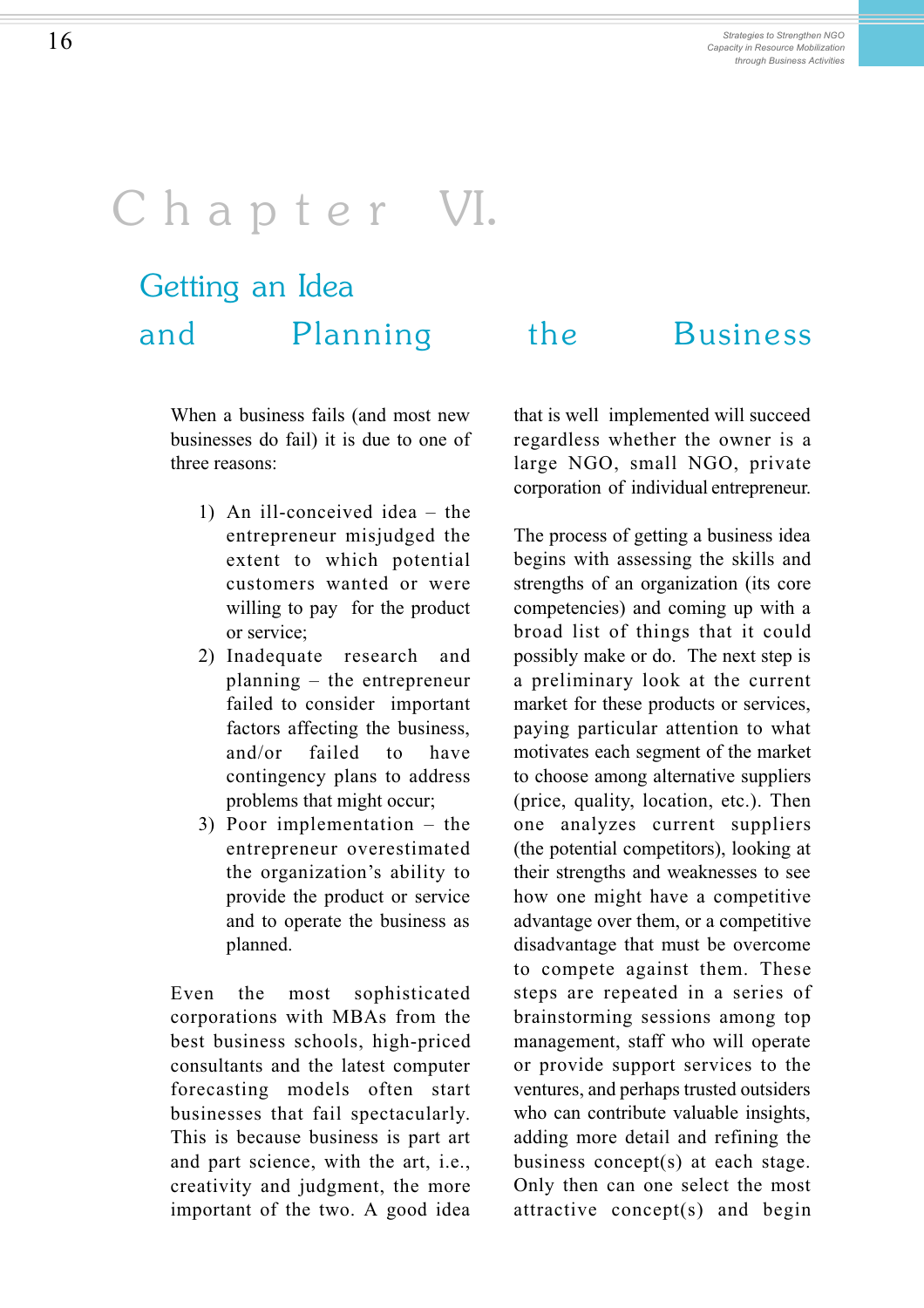preparing the business plan(s).

An NGO's strengths, whatever its size, may include, but not be limited to, the following:

- Skills and technical expertise in its core activities;
- Skills and technical expertise in its support services such as training, research, publishing, and computer technology;
- Network of local supports as potential customers, providers of skills lacking in the NGO and promoters of the NGO's business;
- International donors as potential providers of funds, technical expertise and links with international markets;
- Convenient location:
- Physical assets such as vehicles, conference facilities, office space and equipment;
- Distribution channels;
- Understanding and ability to organize its beneficiary group(s);
- Name recognition;
- Dynamic or charismatic leadership.

Information about the total market and market segments for an NGO's products or services, along with the strengths and weaknesses of existing suppliers, can come from numerous sources:

- Published materials (government) statistics, trade association, publications, local business media, brochures and promotional literature of existing suppliers, etc.);
- Discussions with potential customers, individually or through focus groups and surveys, to determine their buying

habits, the factors that most influence their purchasing decisions, and reasons for their satisfaction or dissatisfaction with existing suppliers:

• Visits to potential competitors to see how they operate, or actually purchasing their products or services to learn their prices, policies and procedures, and to test their strengths and weaknesses.

A note on hiring consultants. There are three reasons why an organization may benefit from hiring consultants: management doesn't have the time to do the work, management lacks particular knowledge or skills required to do the work, or management feels that it lacks the objectivity than an outsider can bring. But good consultants are expensive. As they say, "If you pay peanuts, you get monkeys. Hopefully, an NGO's donors can be convinced to pay the costs of outside consultants if required.

#### The Business Plan

Business plans are very similar to the project proposals that NGOs use to apply for grant funds from donor agencies. Both tell the story of an underserved segment of the population, and the strategy and implementation plan whereby the NGO will meet the needs of the target group(s) more effectively than other organizations. Both are intended to communicate the story within the organization and to obtain funding from outside sources. And there is no standard format or optimal level of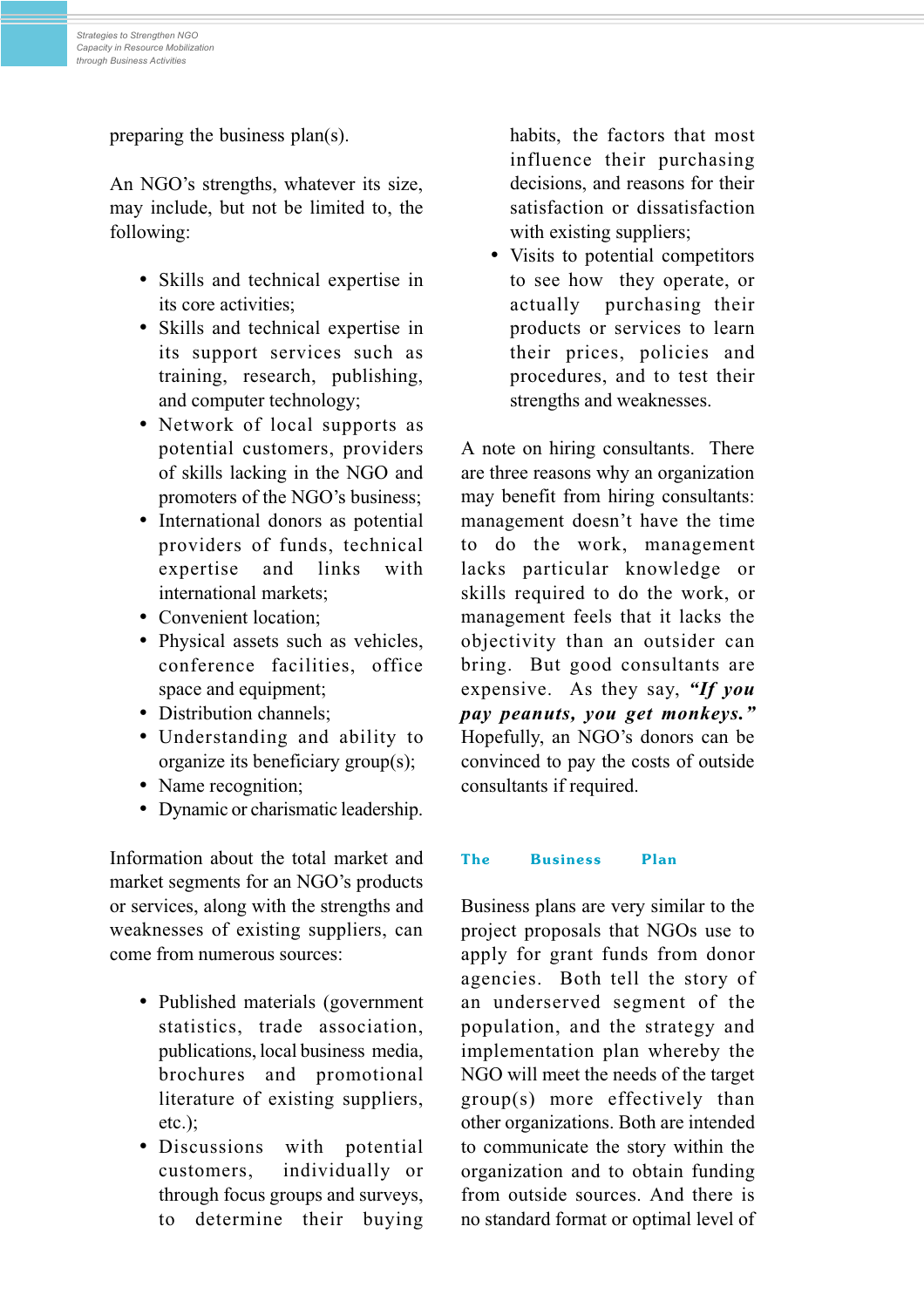detail for either a grant proposal or a business plan.

In some cases, NGOs expand into new program or start business ventures using only their own funds. The plan becomes strictly for internal use and there is a temptation to forego the time and trouble of writing the document. This is usually a mistake. Putting it all on paper certainly isn't fun, but it does force careful, thorough consideration of all factors that may bring success or failure, often uncovering inconsistencies or potential problems that must be reconciled. Furthermore, verbal communication alone may be inadequate to ensure that all staff members understand the purpose and strategy of the business and their roles and responsibilities in its implementation.

What follows below is a brief summary of the key components that should be included in a business plan. The summary is particularly relevant to businesses that provide services rather than manufacturing businesses. This is because most NGOs are already in the "business" of providing services, and their core competencies are most directly transferable to service-based business ventures. More detailed guides to writing business plans are available at most bookstores and libraries.

#### 1. Executive Summary

A brief (usually less than one page) overview of the entire business plan intended to help readers understand the big picture before they begin reading the details of subsequent sections.

### 2. Description of the Business

This section is also generally quite brief (usually two to three pages). It begins with background information on the  $NGO - its$ mission, goals, activities and the skills and expertise it has developed over time. This is followed by a description of the services the proposed business will offer, the market segments on which it will focus, its strategy for differentiating its services from those of its competitors, and the goals and objectives of the business. The purpose is to show how the business matches the core competencies of the NGO and fits with the NGO's overall mission.

#### 3. Market Analysis

This section describes the existing marketplace in which the NGO will conduct its business. It begins with an overview of the total market for the services to be provided by the  $NGO$  – the size of the market, growth trends and economic, social, technological or other factors that affect demand. Then the market is broken-down into market segments, with an analysis of the size of each segment and their different "tastes and **preferences**" i.e., the factors that influence their buying habits and determine how they choose among alternative suppliers. The market segment(s) whose tastes and preferences most closely match the services to be provided by the NGO thus become the target market(s) it will pursue.

There are many possible ways to segment markets. The goal is to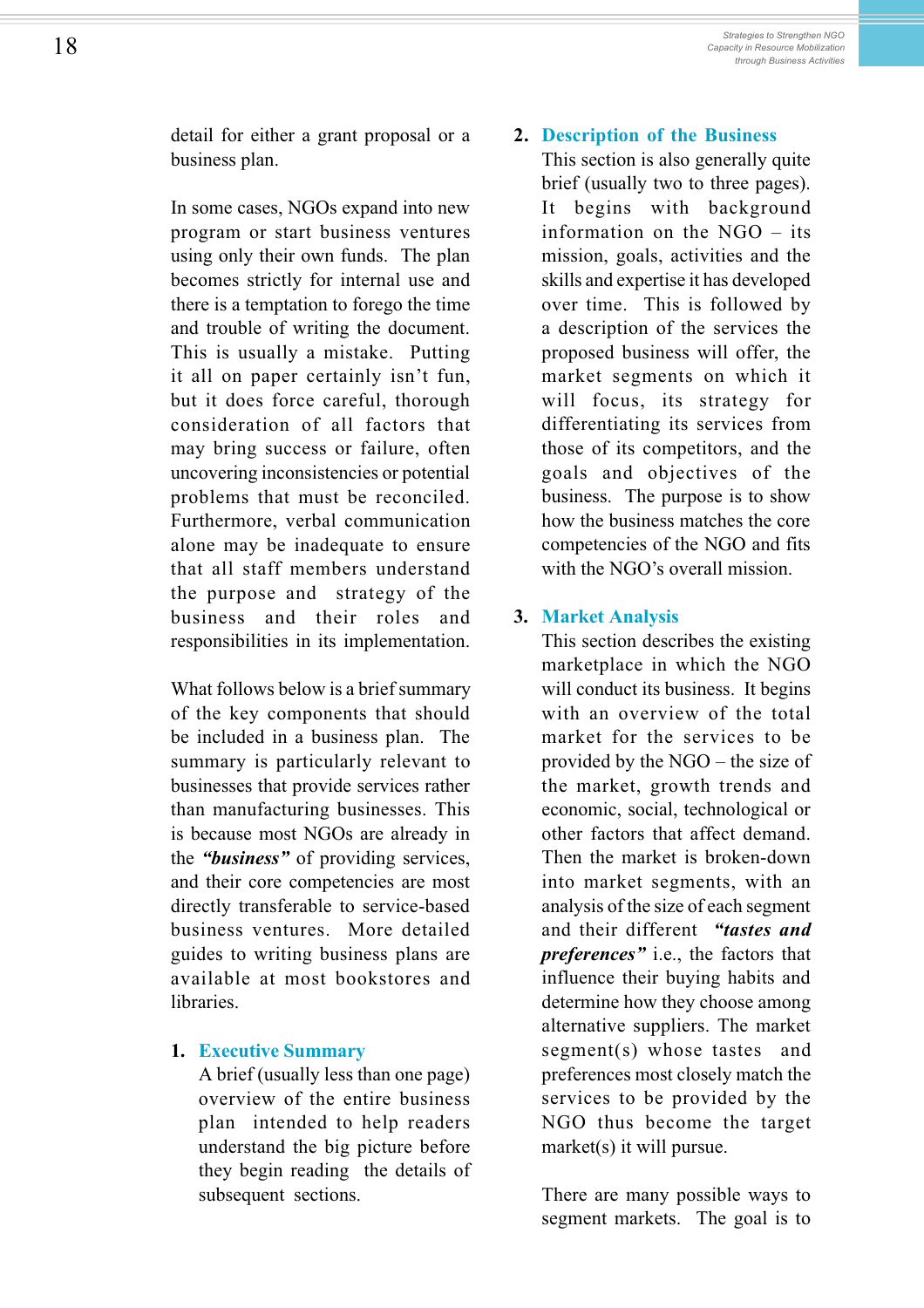divide all potential customers into groups that share similar buying habits and thus can be approached using a similar strategy. For example, consumer markets differ from corporate markets; individuals can be segmented by age, occupation, gender, income, geographic location and ethnicity; corporate markets can be segmented by size, location, industry sector and the types of customers they serve.

Most private companies assume that their potential customers have no moral or ethical reason for preferring one supplier over another. NGOs are different. They can segment their market by "attitude." Thus many NGOs specifically target their businesses to customers who support their core mission. Their competitive advantage is that they provide services as good as their competitors while also helping society.

### 4. Analysis of Competition

This section begins with a broad overview of other companies that compete in the market for the services to be provided by the NGO. It includes who they are, their geographic coverage, market share, pricing and other policies, etc. It is followed by a more in-depth analysis of companies that directly compete for the market segment(s) targeted by the NGO, emphasizing the strategies they use and their strengths and weaknesses in serving those market segment(s).

### 5. Marketing Plan

A marketing plan consists of two parts. First is the marketing strategy, a detailed description of the market segment(s) on which the business will concentrate followed by an explanation of how the business will match the strengths of its competitors and capitalize on their weaknesses, thus capturing market share from them. The focus of the strategy is what marketers call your "unique selling advantage" which is the special benefit or benefits you will offer customers such as lower prices, higher quality, greater convenience, more personalized service or contribution to society.

The second part of a marketing plan describes how you will promote your product, i.e., how you will make potential customers aware of the services and benefits you offer. Options available to most businesses include direct mail, sales forces, advertising in print media, radio and television and personal contacts. NGOs can also use their volunteers, members and other supporters to promote their businesses via word of mouth, and try to get free publicity from local media to spread the word about their services.

### 6. Implementation Plan

The implementation plan, also called the operating plan, delineates the day-to-day activities that will be undertaken to set up and operate the business, starting from the day the business plan is approved. Implementation plans vary considerably depending on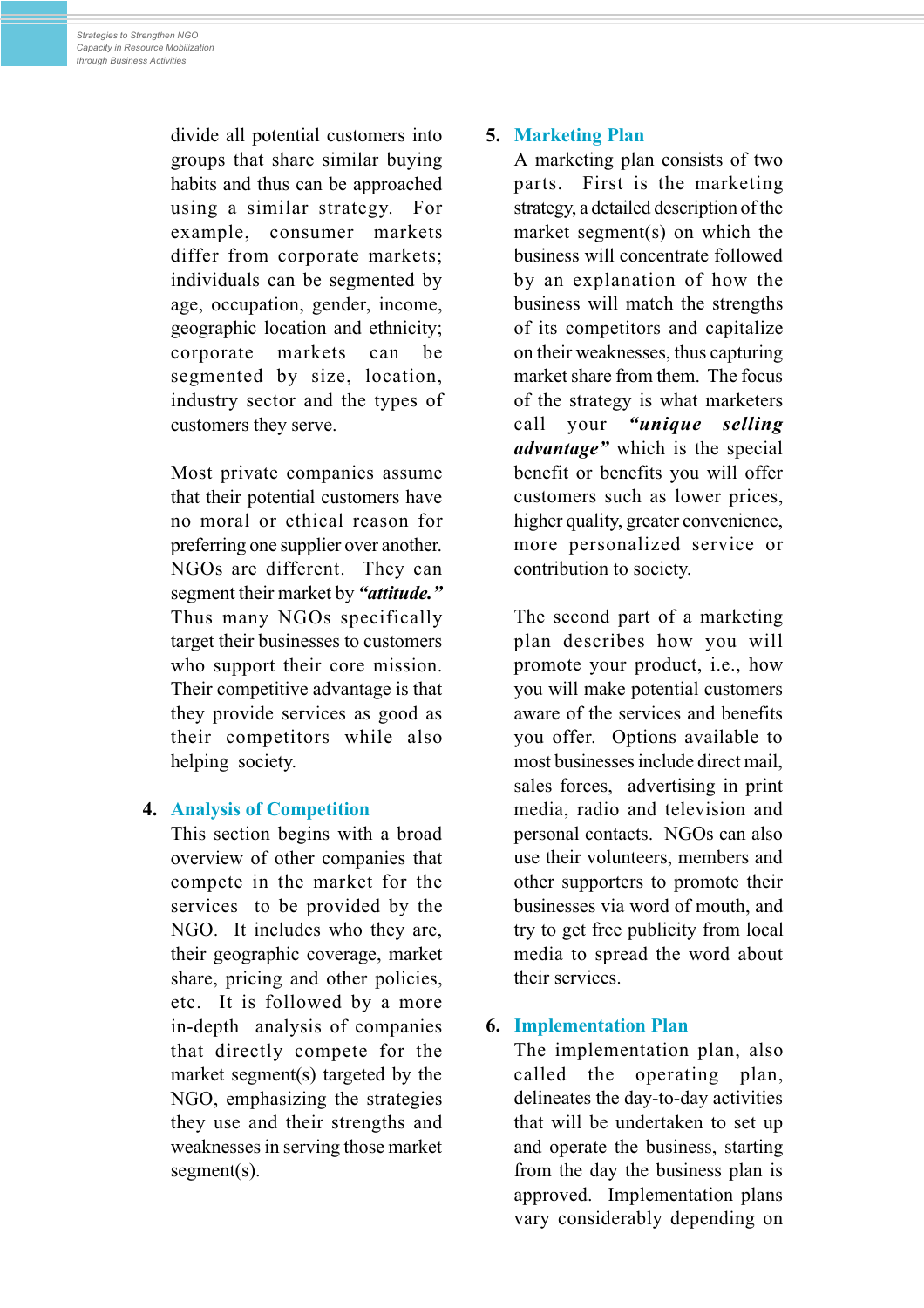- Obtaining the site for the business and making any needed physical improvements;
- Purchase or rental of equipment, furniture and other assets;
- Hiring and training of personnel;
- Supply of support services (information technology, maintenance, security, etc.);
- Supply of raw materials and other inputs;
- Production and distribution of sales promotion materials;
- Development of monitoring and evaluation systems;
- Public relations activities:
- Incorporating the business.

For each of these areas, the implementation plan breaks down the activity into its sub-components, specifies what is to be accomplished, assigns who will be responsible and sets a timeframe for completion. It is difficult to prepare because there are often direct linkages between activities and because many staff may have to split their time between the new business and their existing responsibilities to the NGO's core activities. Until you start preparing the implementation plan you may not realize how much time and effort will be required to actually start and run the business.

### 7. Financial Analysis

The financial analysis quantifies the NGO's business plan in monetary terms. It begins with a detailed list of all the start-up costs

for the business (vehicles, equipment, legal and professional fees, etc.). This is followed by a breakdown of the monthly operating expenses to run the business (salaries and wages, rent, utilities, etc.).

The next step is to determine your "Break-even Point" i.e., the volume of sales that is required to cover the direct costs of providing the service plus other operating expenses. For example, assume that you sell a service for \$100 and the direct cost of providing the service is \$60. You then have a "gross profit" of \$40 for each \$100 in sales. If monthly operating expenses are \$400, you must sell \$1,000 in services each month to earn \$400 gross profit and just break even. If you increase your prices so that each \$100 in sales brings a gross profit of \$50, then you only need sales of \$800 each month to break even.

Unfortunately, it is impossible to accurately forecast the volume of sales that can be achieved at different prices. You have to make your best judgment based on your understanding of the market and your target customers. If you determine that the break-even point is unattainable, the business cannot be viable. The next step is to prepare "*profit and loss* statements" for the business given your best judgment (best case, worst case and expected case) of sales volumes you can achieve.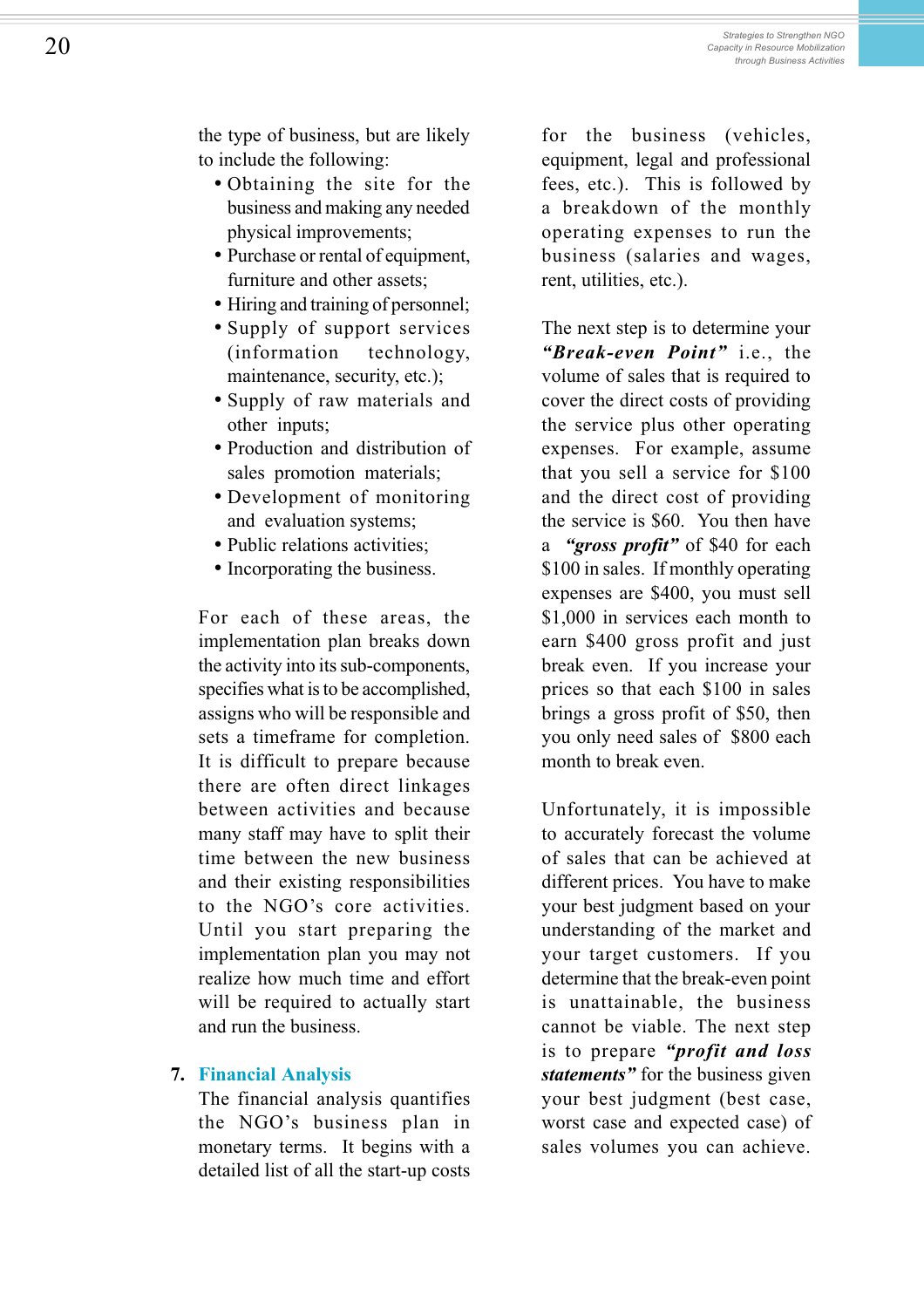In its most simplified form the formula is:

| Total sales                  |
|------------------------------|
| Cost of Sales                |
| Gross profit                 |
| Operating expenses           |
| Net profit (loss) before tax |
| Taxes                        |
| Net profit (loss) after tax  |
|                              |

The profit and loss projections are your best estimates of the amount of profit the business is likely to bring to your NGO. You might have to decide that the business, although profitable, simply will not bring in enough profit to justify the time and effort required.

One of the most common reasons why many businesses go under is that the planners underestimated the time it would take for sales volumes to reach profitable levels. Each month the business has "negative cash flow" meaning that it spends more money each month than it takes in. If the owners don't have enough money to keep supporting the business until it becomes more popular they are forced to go out of business. In planning the amount of funds needed for the business it is ,therefore, important to include sufficient funds to cover such possible negative cash flow.